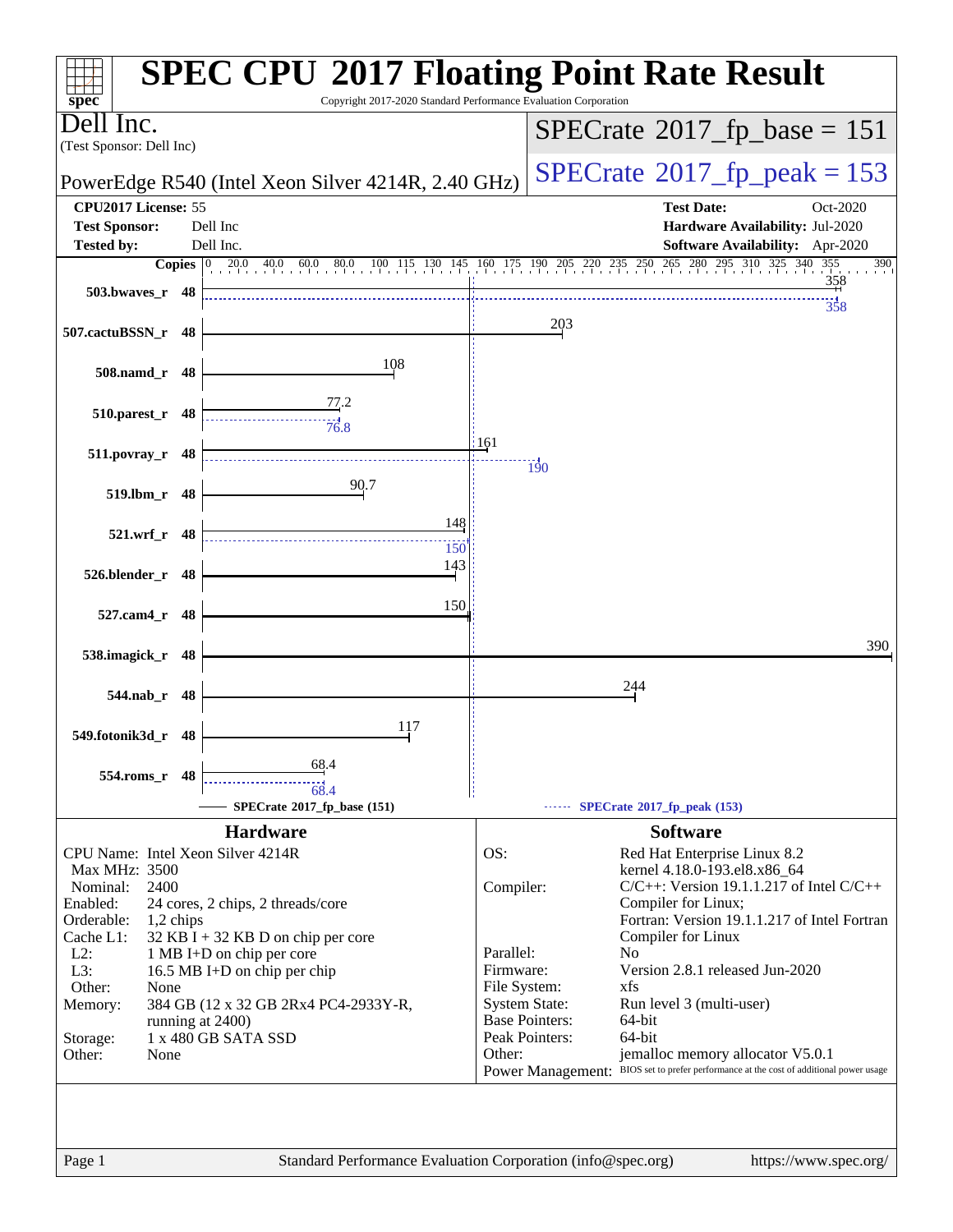| <b>SPEC CPU®2017 Floating Point Rate Result</b><br>Copyright 2017-2020 Standard Performance Evaluation Corporation<br>spec <sup>®</sup> |                      |                        |              |                        |              |                |       |                     |                        |                     |                        |                     |                                            |              |
|-----------------------------------------------------------------------------------------------------------------------------------------|----------------------|------------------------|--------------|------------------------|--------------|----------------|-------|---------------------|------------------------|---------------------|------------------------|---------------------|--------------------------------------------|--------------|
| Dell Inc.                                                                                                                               |                      |                        |              |                        |              |                |       |                     |                        |                     |                        |                     | $SPECrate$ <sup>®</sup> 2017_fp_base = 151 |              |
| (Test Sponsor: Dell Inc)                                                                                                                |                      |                        |              |                        |              |                |       |                     |                        |                     |                        |                     |                                            |              |
| $SPECTate@2017_fp\_peak = 153$<br>PowerEdge R540 (Intel Xeon Silver 4214R, 2.40 GHz)                                                    |                      |                        |              |                        |              |                |       |                     |                        |                     |                        |                     |                                            |              |
| CPU2017 License: 55                                                                                                                     |                      |                        |              |                        |              |                |       |                     |                        |                     | <b>Test Date:</b>      |                     | Oct-2020                                   |              |
| <b>Test Sponsor:</b>                                                                                                                    | Dell Inc             |                        |              |                        |              |                |       |                     |                        |                     |                        |                     | Hardware Availability: Jul-2020            |              |
| <b>Tested by:</b>                                                                                                                       | Dell Inc.            |                        |              |                        |              |                |       |                     |                        |                     |                        |                     | Software Availability: Apr-2020            |              |
|                                                                                                                                         | <b>Results Table</b> |                        |              |                        |              |                |       |                     |                        |                     |                        |                     |                                            |              |
| <b>Benchmark</b>                                                                                                                        |                      |                        |              | <b>Base</b>            |              |                |       |                     |                        |                     | Peak                   |                     |                                            |              |
| 503.bwaves_r                                                                                                                            | <b>Copies</b><br>48  | <b>Seconds</b><br>1345 | Ratio<br>358 | <b>Seconds</b><br>1336 | Ratio<br>360 | <b>Seconds</b> | Ratio | <b>Copies</b><br>48 | <b>Seconds</b><br>1341 | <b>Ratio</b><br>359 | <b>Seconds</b><br>1344 | <b>Ratio</b><br>358 | <b>Seconds</b>                             | <b>Ratio</b> |
| 507.cactuBSSN r                                                                                                                         | 48                   | 299                    | 203          | 299                    | 203          |                |       | 48                  | 299                    | <b>203</b>          | 299                    | 203                 |                                            |              |
| 508.namd r                                                                                                                              | 48                   | 422                    | 108          | 422                    | 108          |                |       | 48                  | 422                    | <b>108</b>          | 422                    | 108                 |                                            |              |
| $510.parest_r$                                                                                                                          | 48                   | 1627                   | 77.2         | 1624                   | 77.3         |                |       | 48                  | 1635                   | 76.8                | 1624                   | 77.3                |                                            |              |
| 511.povray_r                                                                                                                            | 48                   | 698                    | 161          | 697                    | 161          |                |       | 48                  | 591                    | <b>190</b>          | 589                    | 190                 |                                            |              |
| 519.lbm r                                                                                                                               | 48                   | 558                    | 90.7         | 557                    | 90.8         |                |       | 48                  | 558                    | 90.7                | 557                    | 90.8                |                                            |              |
| 521.wrf r                                                                                                                               | 48                   | 728                    | 148          | 727                    | 148          |                |       | 48                  | 714                    | 151                 | 717                    | 150                 |                                            |              |
| 526.blender r                                                                                                                           | 48                   | 512                    | 143          | 513                    | 143          |                |       | 48                  | 512                    | 143                 | 513                    | 143                 |                                            |              |
| 527.cam4 r                                                                                                                              | 48                   | 560                    | 150          | 556                    | 151          |                |       | 48                  | 560                    | <b>150</b>          | 556                    | 151                 |                                            |              |
| 538.imagick_r                                                                                                                           | 48                   | 306                    | 390          | 306                    | 390          |                |       | 48                  | 306                    | 390                 | 306                    | 390                 |                                            |              |
| 544.nab r                                                                                                                               | 48                   | 330                    | 245          | 331                    | 244          |                |       | 48                  | 330                    | 245                 | 331                    | 244                 |                                            |              |
| 549.fotonik3d r                                                                                                                         | 48                   | 1605                   | 117          | 1604                   | 117          |                |       | 48                  | 1605                   | <b>117</b>          | 1604                   | 117                 |                                            |              |
| $554$ .roms r                                                                                                                           | 48                   | 1116                   | 68.4         | 1115                   | 68.4         |                |       | 48                  | 1112                   | 68.6                | 1115                   | 68.4                |                                            |              |
| $SPECrate^*2017_fp\_base =$                                                                                                             |                      |                        | 151          |                        |              |                |       |                     |                        |                     |                        |                     |                                            |              |

**[SPECrate](http://www.spec.org/auto/cpu2017/Docs/result-fields.html#SPECrate2017fppeak)[2017\\_fp\\_peak =](http://www.spec.org/auto/cpu2017/Docs/result-fields.html#SPECrate2017fppeak) 153**

Results appear in the [order in which they were run.](http://www.spec.org/auto/cpu2017/Docs/result-fields.html#RunOrder) Bold underlined text [indicates a median measurement.](http://www.spec.org/auto/cpu2017/Docs/result-fields.html#Median)

#### **[Compiler Notes](http://www.spec.org/auto/cpu2017/Docs/result-fields.html#CompilerNotes)**

The inconsistent Compiler version information under Compiler Version section is due to a discrepancy in Intel Compiler. The correct version of C/C++ compiler is: Version 19.1.1.217 Build 20200306 Compiler for Linux The correct version of Fortran compiler is: Version 19.1.1.217 Build 20200306 Compiler for Linux

#### **[Submit Notes](http://www.spec.org/auto/cpu2017/Docs/result-fields.html#SubmitNotes)**

 The numactl mechanism was used to bind copies to processors. The config file option 'submit' was used to generate numactl commands to bind each copy to a specific processor. For details, please see the config file.

### **[Operating System Notes](http://www.spec.org/auto/cpu2017/Docs/result-fields.html#OperatingSystemNotes)**

Stack size set to unlimited using "ulimit -s unlimited"

#### **[Environment Variables Notes](http://www.spec.org/auto/cpu2017/Docs/result-fields.html#EnvironmentVariablesNotes)**

Environment variables set by runcpu before the start of the run: LD\_LIBRARY\_PATH = "/home/cpu2017-ic19.1u1/lib/intel64:/home/cpu2017-ic19.1u1/je5.0.1-64" MALLOC\_CONF = "retain:true"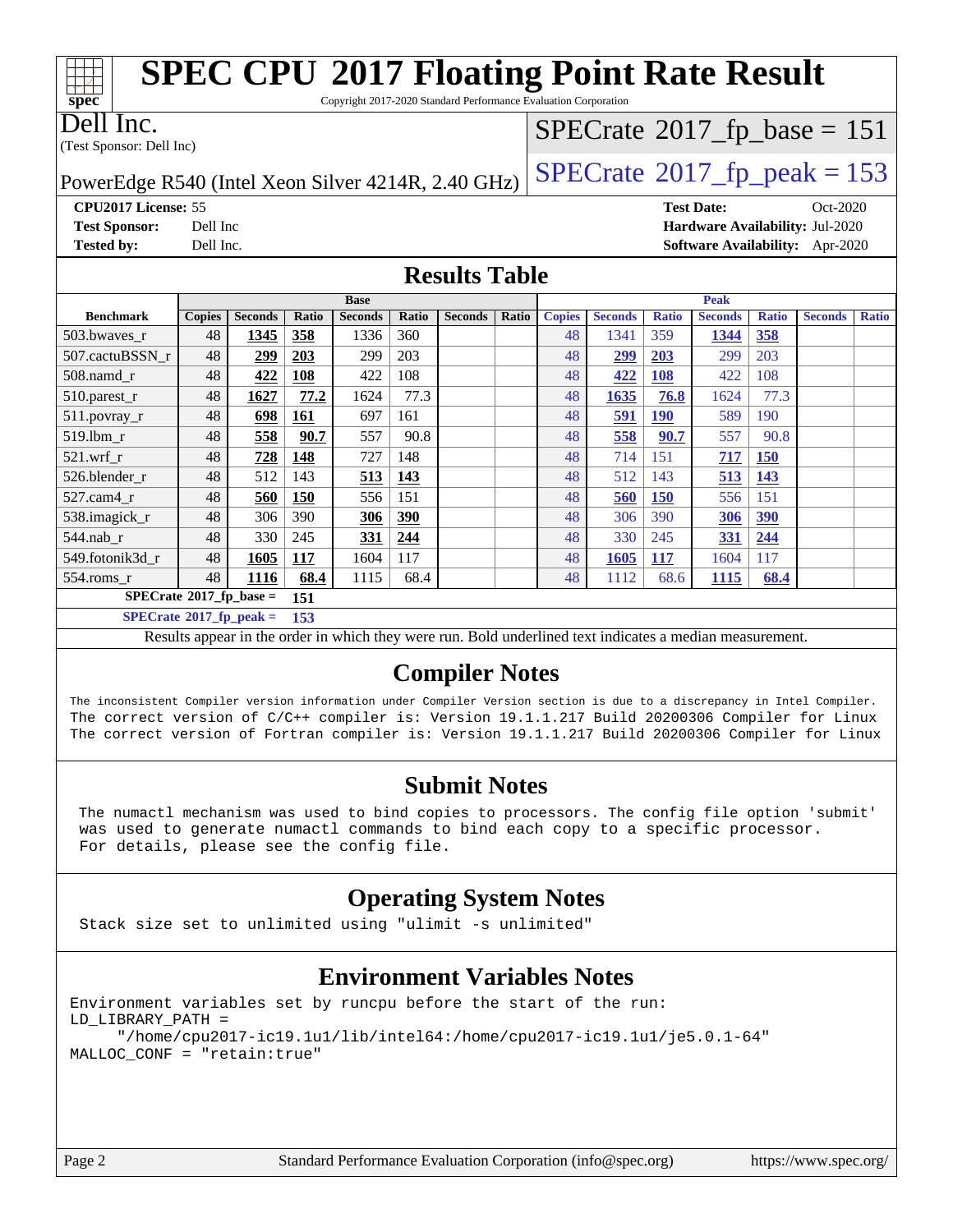

# **[SPEC CPU](http://www.spec.org/auto/cpu2017/Docs/result-fields.html#SPECCPU2017FloatingPointRateResult)[2017 Floating Point Rate Result](http://www.spec.org/auto/cpu2017/Docs/result-fields.html#SPECCPU2017FloatingPointRateResult)**

Copyright 2017-2020 Standard Performance Evaluation Corporation

(Test Sponsor: Dell Inc) Dell Inc.

 $SPECTate@2017_fp\_base = 151$ 

**[Tested by:](http://www.spec.org/auto/cpu2017/Docs/result-fields.html#Testedby)** Dell Inc. **[Software Availability:](http://www.spec.org/auto/cpu2017/Docs/result-fields.html#SoftwareAvailability)** Apr-2020

PowerEdge R540 (Intel Xeon Silver 4214R, 2.40 GHz)  $\left|$  [SPECrate](http://www.spec.org/auto/cpu2017/Docs/result-fields.html#SPECrate2017fppeak)<sup>®</sup>[2017\\_fp\\_peak = 1](http://www.spec.org/auto/cpu2017/Docs/result-fields.html#SPECrate2017fppeak)53

**[CPU2017 License:](http://www.spec.org/auto/cpu2017/Docs/result-fields.html#CPU2017License)** 55 **[Test Date:](http://www.spec.org/auto/cpu2017/Docs/result-fields.html#TestDate)** Oct-2020 **[Test Sponsor:](http://www.spec.org/auto/cpu2017/Docs/result-fields.html#TestSponsor)** Dell Inc **[Hardware Availability:](http://www.spec.org/auto/cpu2017/Docs/result-fields.html#HardwareAvailability)** Jul-2020

#### **[General Notes](http://www.spec.org/auto/cpu2017/Docs/result-fields.html#GeneralNotes)**

 Binaries compiled on a system with 1x Intel Core i9-7980XE CPU + 64GB RAM memory using Redhat Enterprise Linux 8.0 NA: The test sponsor attests, as of date of publication, that CVE-2017-5754 (Meltdown) is mitigated in the system as tested and documented. Yes: The test sponsor attests, as of date of publication, that CVE-2017-5753 (Spectre variant 1) is mitigated in the system as tested and documented. Yes: The test sponsor attests, as of date of publication, that CVE-2017-5715 (Spectre variant 2) is mitigated in the system as tested and documented. Transparent Huge Pages enabled by default Prior to runcpu invocation Filesystem page cache synced and cleared with: sync; echo 3> /proc/sys/vm/drop\_caches runcpu command invoked through numactl i.e.: numactl --interleave=all runcpu <etc> jemalloc, a general purpose malloc implementation built with the RedHat Enterprise 7.5, and the system compiler gcc 4.8.5 sources available from jemalloc.net or<https://github.com/jemalloc/jemalloc/releases>

#### **[Platform Notes](http://www.spec.org/auto/cpu2017/Docs/result-fields.html#PlatformNotes)**

 BIOS settings: Virtualization Technology disabled System Profile set to Custom CPU Performance set to Maximum Performance C States set to Autonomous C1E disabled Uncore Frequency set to Dynamic Energy Efficiency Policy set to Performance Memory Patrol Scrub set to standard Logical Processor enabled CPU Interconnect Bus Link Power Management disabled PCI ASPM L1 Link Power Management disabled UPI Prefetch enabled LLC Prefetch disabled Dead Line LLC Alloc enabled Directory AtoS disabled

 Sysinfo program /home/cpu2017-ic19.1u1/bin/sysinfo Rev: r6365 of 2019-08-21 295195f888a3d7edb1e6e46a485a0011 running on RHEL-8-2-SUT Wed Sep 30 11:24:12 2020

 SUT (System Under Test) info as seen by some common utilities. For more information on this section, see <https://www.spec.org/cpu2017/Docs/config.html#sysinfo>

From /proc/cpuinfo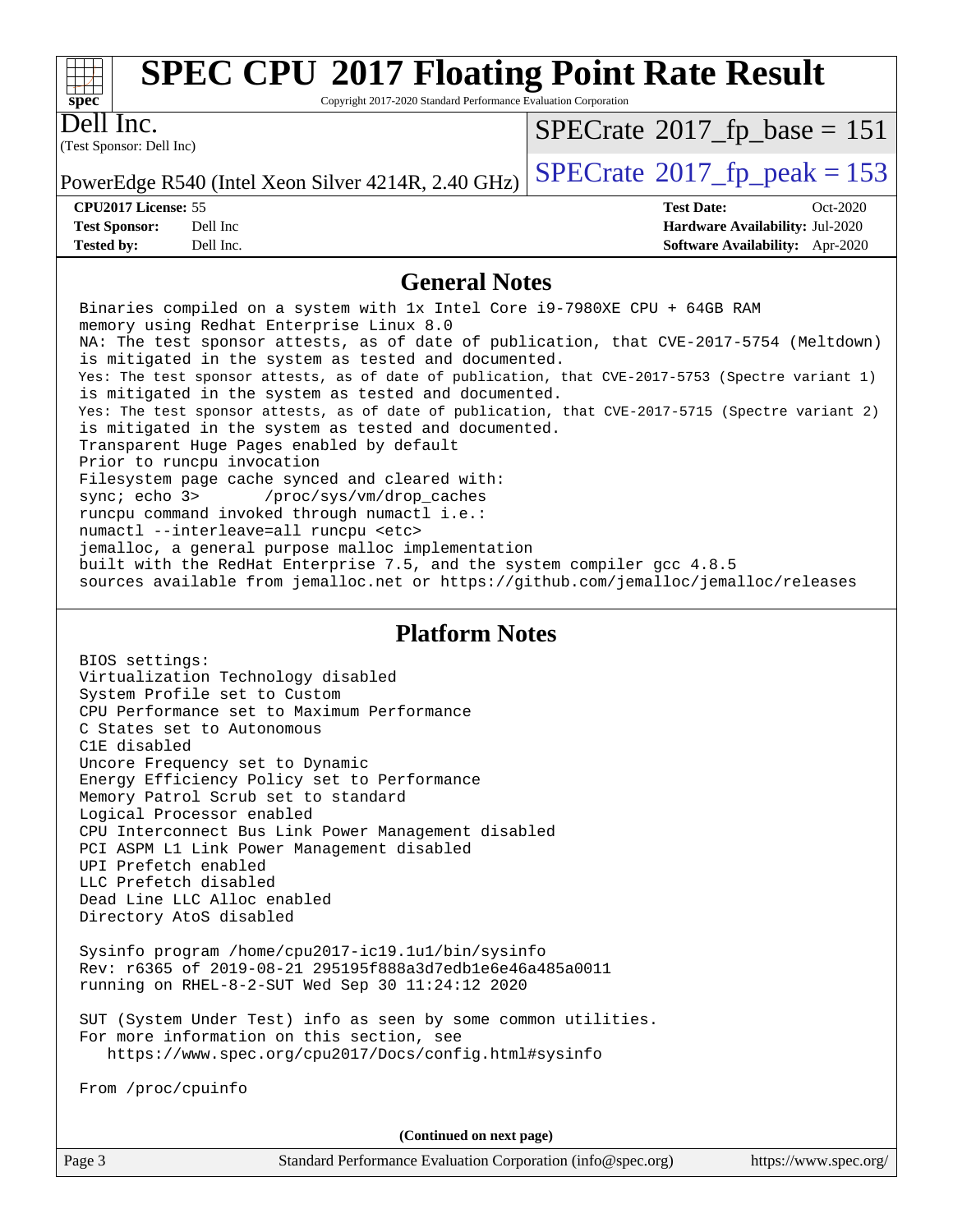| $spec*$                               | <b>SPEC CPU®2017 Floating Point Rate Result</b><br>Copyright 2017-2020 Standard Performance Evaluation Corporation |                                              |                                        |
|---------------------------------------|--------------------------------------------------------------------------------------------------------------------|----------------------------------------------|----------------------------------------|
| Dell Inc.<br>(Test Sponsor: Dell Inc) |                                                                                                                    | $SPECrate^{\circledast}2017$ _fp_base = 151  |                                        |
|                                       | PowerEdge R540 (Intel Xeon Silver 4214R, 2.40 GHz)                                                                 | $SPECrate^{\circledcirc}2017$ _fp_peak = 153 |                                        |
| <b>CPU2017 License: 55</b>            |                                                                                                                    | <b>Test Date:</b>                            | $Oct-2020$                             |
| <b>Test Sponsor:</b>                  | Dell Inc                                                                                                           |                                              | Hardware Availability: Jul-2020        |
| <b>Tested by:</b>                     | Dell Inc.                                                                                                          |                                              | <b>Software Availability:</b> Apr-2020 |
|                                       | $\mathbf{D}_{\mathbf{z}}(t_1,\ldots,t_n)$                                                                          |                                              |                                        |

#### **[Platform Notes \(Continued\)](http://www.spec.org/auto/cpu2017/Docs/result-fields.html#PlatformNotes)**

|        | 2 "physical id"s (chips)    | model name: $Intel(R)$ Xeon(R) Silver 4214R CPU @ 2.40GHz                            |
|--------|-----------------------------|--------------------------------------------------------------------------------------|
|        | 48 "processors"             |                                                                                      |
|        |                             | cores, siblings (Caution: counting these is hw and system dependent. The following   |
|        |                             | excerpts from /proc/cpuinfo might not be reliable. Use with caution.)                |
|        |                             |                                                                                      |
|        | cpu cores $: 12$            |                                                                                      |
|        | siblings : 24               |                                                                                      |
|        |                             | physical 0: cores 0 1 2 3 4 5 8 9 10 11 12 13                                        |
|        |                             | physical 1: cores 0 1 2 3 4 5 8 9 10 11 12 13                                        |
|        |                             |                                                                                      |
|        | From 1scpu:                 |                                                                                      |
|        | Architecture:               | x86_64                                                                               |
|        | $CPU$ op-mode(s):           | $32$ -bit, $64$ -bit                                                                 |
|        | Byte Order:                 | Little Endian                                                                        |
|        | CPU(s):                     | 48                                                                                   |
|        | On-line CPU(s) list: $0-47$ |                                                                                      |
|        | Thread( $s$ ) per core:     | 2                                                                                    |
|        | $Core(s)$ per socket:       | 12                                                                                   |
|        | Socket(s):                  | $\overline{2}$                                                                       |
|        | NUMA node(s):               | 4                                                                                    |
|        | Vendor ID:                  | GenuineIntel                                                                         |
|        | CPU family:                 | 6                                                                                    |
|        | Model:                      | 85                                                                                   |
|        | Model name:                 | $Intel(R) Xeon(R) Silver 4214R CPU @ 2.40GHz$                                        |
|        | Stepping:                   | 7                                                                                    |
|        |                             |                                                                                      |
|        | CPU MHz:                    | 2798.678                                                                             |
|        | CPU max MHz:                | 3500.0000                                                                            |
|        | CPU min MHz:                | 1000.0000                                                                            |
|        | BogoMIPS:                   | 4800.00                                                                              |
|        | Virtualization:             | $VT - x$                                                                             |
|        | L1d cache:                  | 32K                                                                                  |
|        | Lli cache:                  | 32K                                                                                  |
|        | $L2$ cache:                 | 1024K                                                                                |
|        | L3 cache:                   | 16896K                                                                               |
|        | NUMA $node0$ $CPU(s):$      | 0, 4, 8, 12, 16, 20, 24, 28, 32, 36, 40, 44                                          |
|        | NUMA $node1$ $CPU(s):$      | 1, 5, 9, 13, 17, 21, 25, 29, 33, 37, 41, 45                                          |
|        | NUMA node2 CPU(s):          | 2,6,10,14,18,22,26,30,34,38,42,46                                                    |
|        | NUMA $node3$ $CPU(s)$ :     | 3, 7, 11, 15, 19, 23, 27, 31, 35, 39, 43, 47                                         |
|        | Flaqs:                      | fpu vme de pse tsc msr pae mce cx8 apic sep mtrr pge mca cmov                        |
|        |                             | pat pse36 clflush dts acpi mmx fxsr sse sse2 ss ht tm pbe syscall nx pdpe1gb rdtscp  |
|        |                             | lm constant_tsc art arch_perfmon pebs bts rep_good nopl xtopology nonstop_tsc cpuid  |
|        |                             | aperfmperf pni pclmulqdq dtes64 monitor ds_cpl vmx smx est tm2 ssse3 sdbg fma cx16   |
|        |                             | xtpr pdcm pcid dca sse4_1 sse4_2 x2apic movbe popcnt tsc_deadline_timer aes xsave    |
|        |                             | avx f16c rdrand lahf_lm abm 3dnowprefetch cpuid_fault epb cat_13 cdp_13              |
|        |                             | invpcid_single intel_ppin ssbd mba ibrs ibpb stibp ibrs_enhanced tpr_shadow vnmi     |
|        |                             | flexpriority ept vpid fsgsbase tsc_adjust bmil hle avx2 smep bmi2 erms invpcid rtm   |
|        |                             | cqm mpx rdt_a avx512f avx512dq rdseed adx smap clflushopt clwb intel_pt avx512cd     |
|        |                             | (Continued on next page)                                                             |
| Page 4 |                             | Standard Performance Evaluation Corporation (info@spec.org)<br>https://www.spec.org/ |
|        |                             |                                                                                      |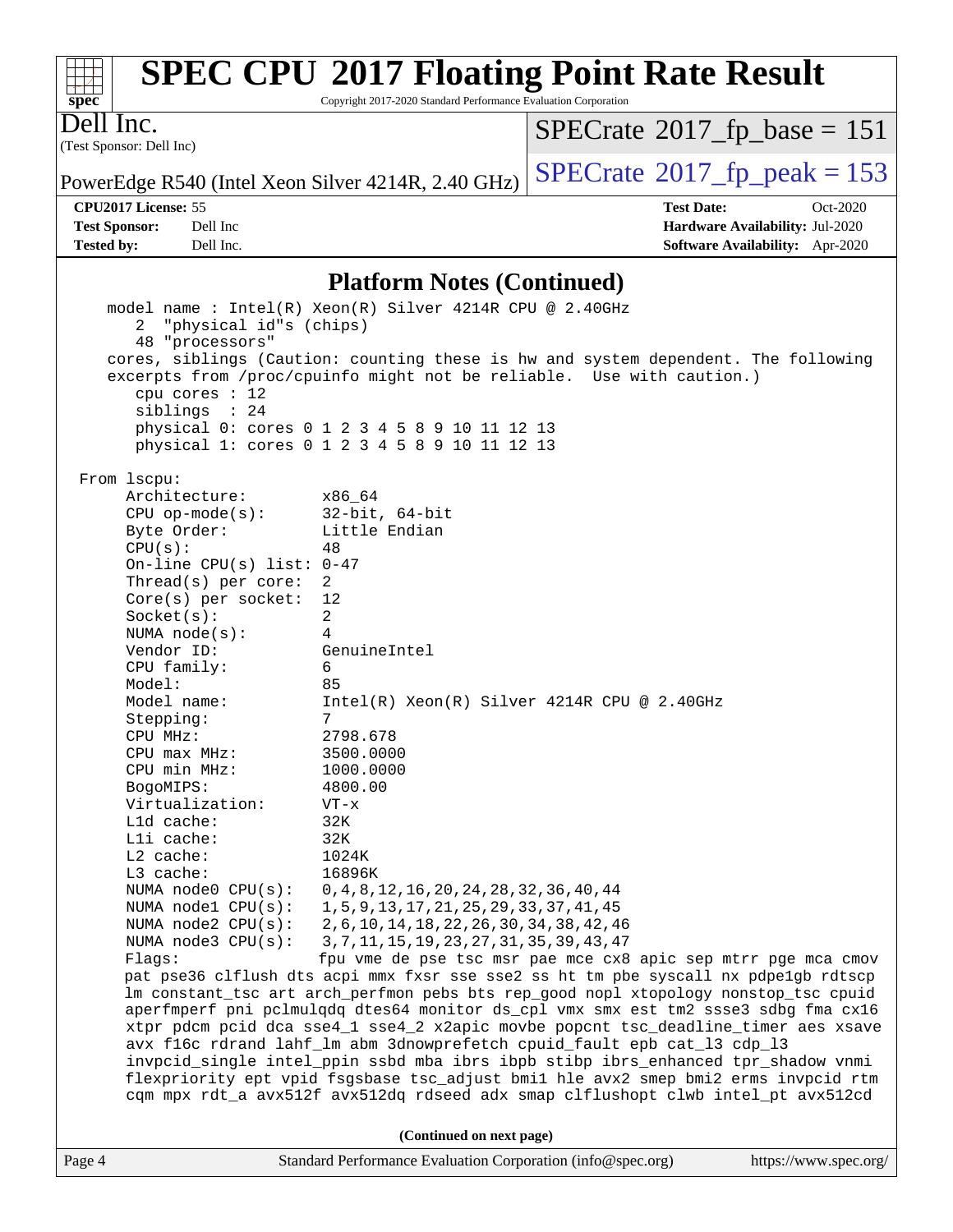| $spec*$           |                          | <b>SPEC CPU®2017 Floating Point Rate Result</b><br>Copyright 2017-2020 Standard Performance Evaluation Corporation |                   |                                             |
|-------------------|--------------------------|--------------------------------------------------------------------------------------------------------------------|-------------------|---------------------------------------------|
| Dell Inc.         | (Test Sponsor: Dell Inc) |                                                                                                                    |                   | $SPECrate^{\circ}2017$ fp base = 151        |
|                   |                          | PowerEdge R540 (Intel Xeon Silver 4214R, 2.40 GHz)                                                                 |                   | $SPECrate^{\circledcirc}2017$ fp peak = 153 |
|                   | CPU2017 License: 55      |                                                                                                                    | <b>Test Date:</b> | $Oct-2020$                                  |
|                   | <b>Test Sponsor:</b>     | Dell Inc.                                                                                                          |                   | Hardware Availability: Jul-2020             |
| <b>Tested by:</b> |                          | Dell Inc.                                                                                                          |                   | <b>Software Availability:</b> Apr-2020      |

#### **[Platform Notes \(Continued\)](http://www.spec.org/auto/cpu2017/Docs/result-fields.html#PlatformNotes)**

 avx512bw avx512vl xsaveopt xsavec xgetbv1 xsaves cqm\_llc cqm\_occup\_llc cqm\_mbm\_total cqm\_mbm\_local dtherm ida arat pln pts pku ospke avx512\_vnni md\_clear flush\_l1d arch\_capabilities /proc/cpuinfo cache data cache size : 16896 KB From numactl --hardware WARNING: a numactl 'node' might or might not correspond to a physical chip. available: 4 nodes (0-3) node 0 cpus: 0 4 8 12 16 20 24 28 32 36 40 44 node 0 size: 95279 MB node 0 free: 94526 MB node 1 cpus: 1 5 9 13 17 21 25 29 33 37 41 45 node 1 size: 96765 MB node 1 free: 96009 MB node 2 cpus: 2 6 10 14 18 22 26 30 34 38 42 46 node 2 size: 96765 MB node 2 free: 96174 MB node 3 cpus: 3 7 11 15 19 23 27 31 35 39 43 47 node 3 size: 96764 MB node 3 free: 95673 MB node distances: node 0 1 2 3 0: 10 21 11 21 1: 21 10 21 11 2: 11 21 10 21 3: 21 11 21 10 From /proc/meminfo MemTotal: 394828252 kB HugePages\_Total: 0 Hugepagesize: 2048 kB From /etc/\*release\* /etc/\*version\* os-release: NAME="Red Hat Enterprise Linux" VERSION="8.2 (Ootpa)" ID="rhel" ID\_LIKE="fedora" VERSION\_ID="8.2" PLATFORM\_ID="platform:el8" PRETTY\_NAME="Red Hat Enterprise Linux 8.2 (Ootpa)" ANSI\_COLOR="0;31" redhat-release: Red Hat Enterprise Linux release 8.2 (Ootpa) system-release: Red Hat Enterprise Linux release 8.2 (Ootpa) system-release-cpe: cpe:/o:redhat:enterprise\_linux:8.2:ga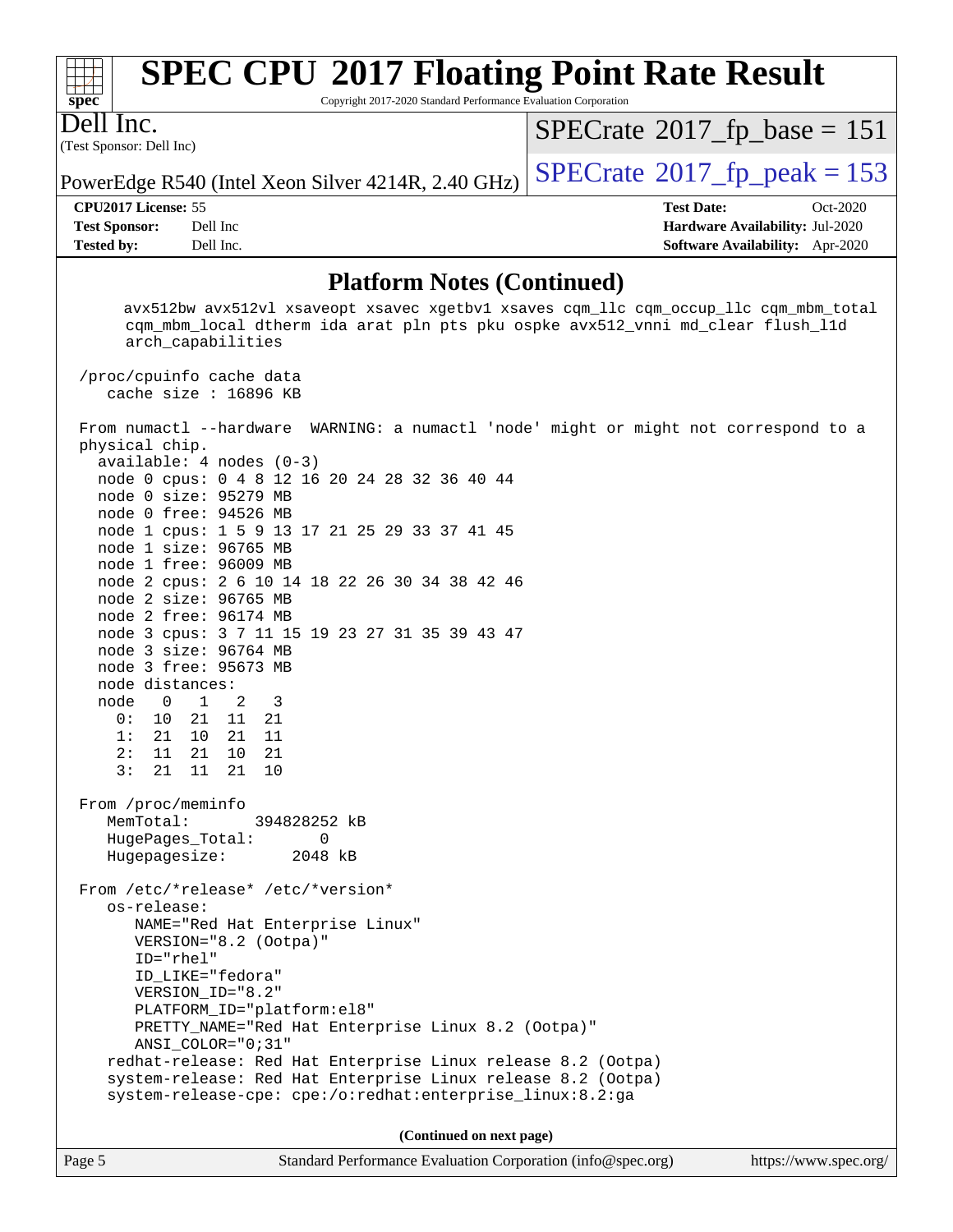| <b>SPEC CPU®2017 Floating Point Rate Result</b><br>Copyright 2017-2020 Standard Performance Evaluation Corporation<br>$spec^*$                                                                                                                                                                                                                            |                                                                                          |  |  |
|-----------------------------------------------------------------------------------------------------------------------------------------------------------------------------------------------------------------------------------------------------------------------------------------------------------------------------------------------------------|------------------------------------------------------------------------------------------|--|--|
| Dell Inc.                                                                                                                                                                                                                                                                                                                                                 | $SPECrate^{\circ}2017$ _fp_base = 151                                                    |  |  |
| (Test Sponsor: Dell Inc)                                                                                                                                                                                                                                                                                                                                  | $SPECTate$ <sup>®</sup> 2017_fp_peak = 153                                               |  |  |
| PowerEdge R540 (Intel Xeon Silver 4214R, 2.40 GHz)<br>CPU2017 License: 55                                                                                                                                                                                                                                                                                 | <b>Test Date:</b><br>Oct-2020                                                            |  |  |
| <b>Test Sponsor:</b><br>Dell Inc<br><b>Tested by:</b><br>Dell Inc.                                                                                                                                                                                                                                                                                        | Hardware Availability: Jul-2020<br>Software Availability: Apr-2020                       |  |  |
| <b>Platform Notes (Continued)</b>                                                                                                                                                                                                                                                                                                                         |                                                                                          |  |  |
|                                                                                                                                                                                                                                                                                                                                                           |                                                                                          |  |  |
| uname $-a$ :<br>Linux RHEL-8-2-SUT 4.18.0-193.el8.x86_64 #1 SMP Fri Mar 27 14:35:58 UTC 2020 x86_64<br>x86_64 x86_64 GNU/Linux                                                                                                                                                                                                                            |                                                                                          |  |  |
| Kernel self-reported vulnerability status:                                                                                                                                                                                                                                                                                                                |                                                                                          |  |  |
| itlb_multihit:<br>CVE-2018-3620 (L1 Terminal Fault):<br>Microarchitectural Data Sampling:<br>CVE-2017-5754 (Meltdown):<br>CVE-2018-3639 (Speculative Store Bypass): Mitigation: Speculative Store Bypass disabled                                                                                                                                         | KVM: Vulnerable<br>Not affected<br>Not affected<br>Not affected<br>via prctl and seccomp |  |  |
| CVE-2017-5753 (Spectre variant 1):<br>Mitigation: usercopy/swapgs barriers and __user<br>pointer sanitization                                                                                                                                                                                                                                             |                                                                                          |  |  |
| $CVE-2017-5715$ (Spectre variant 2):                                                                                                                                                                                                                                                                                                                      | Mitigation: Enhanced IBRS, IBPB: conditional,<br>RSB filling                             |  |  |
| tsx_async_abort:                                                                                                                                                                                                                                                                                                                                          | Mitigation: Clear CPU buffers; SMT vulnerable                                            |  |  |
| run-level 3 Sep 30 05:47 last=5                                                                                                                                                                                                                                                                                                                           |                                                                                          |  |  |
| SPEC is set to: /home/cpu2017-ic19.1u1<br>Filesystem<br>Type<br>/dev/mapper/rhel-home xfs<br>392G 7.1G 385G                                                                                                                                                                                                                                               | Size Used Avail Use% Mounted on<br>$2\%$ /home                                           |  |  |
| From /sys/devices/virtual/dmi/id<br>BIOS: Dell Inc. 2.8.1 06/30/2020<br>Vendor: Dell Inc.<br>Product: PowerEdge R540<br>Product Family: PowerEdge                                                                                                                                                                                                         |                                                                                          |  |  |
| Additional information from dmidecode follows. WARNING: Use caution when you interpret<br>this section. The 'dmidecode' program reads system data which is "intended to allow<br>hardware to be accurately determined", but the intent may not be met, as there are<br>frequent changes to hardware, firmware, and the "DMTF SMBIOS" standard.<br>Memory: |                                                                                          |  |  |
| 1x 00AD00B300AD HMA84GR7CJR4N-WM 32 GB 2 rank 2933<br>6x 00AD063200AD HMA84GR7CJR4N-WM 32 GB 2 rank 2933<br>5x 00AD069D00AD HMA84GR7CJR4N-WM 32 GB 2 rank 2933<br>4x Not Specified Not Specified                                                                                                                                                          |                                                                                          |  |  |
| (End of data from sysinfo program)                                                                                                                                                                                                                                                                                                                        |                                                                                          |  |  |
|                                                                                                                                                                                                                                                                                                                                                           |                                                                                          |  |  |
|                                                                                                                                                                                                                                                                                                                                                           |                                                                                          |  |  |
|                                                                                                                                                                                                                                                                                                                                                           |                                                                                          |  |  |
|                                                                                                                                                                                                                                                                                                                                                           |                                                                                          |  |  |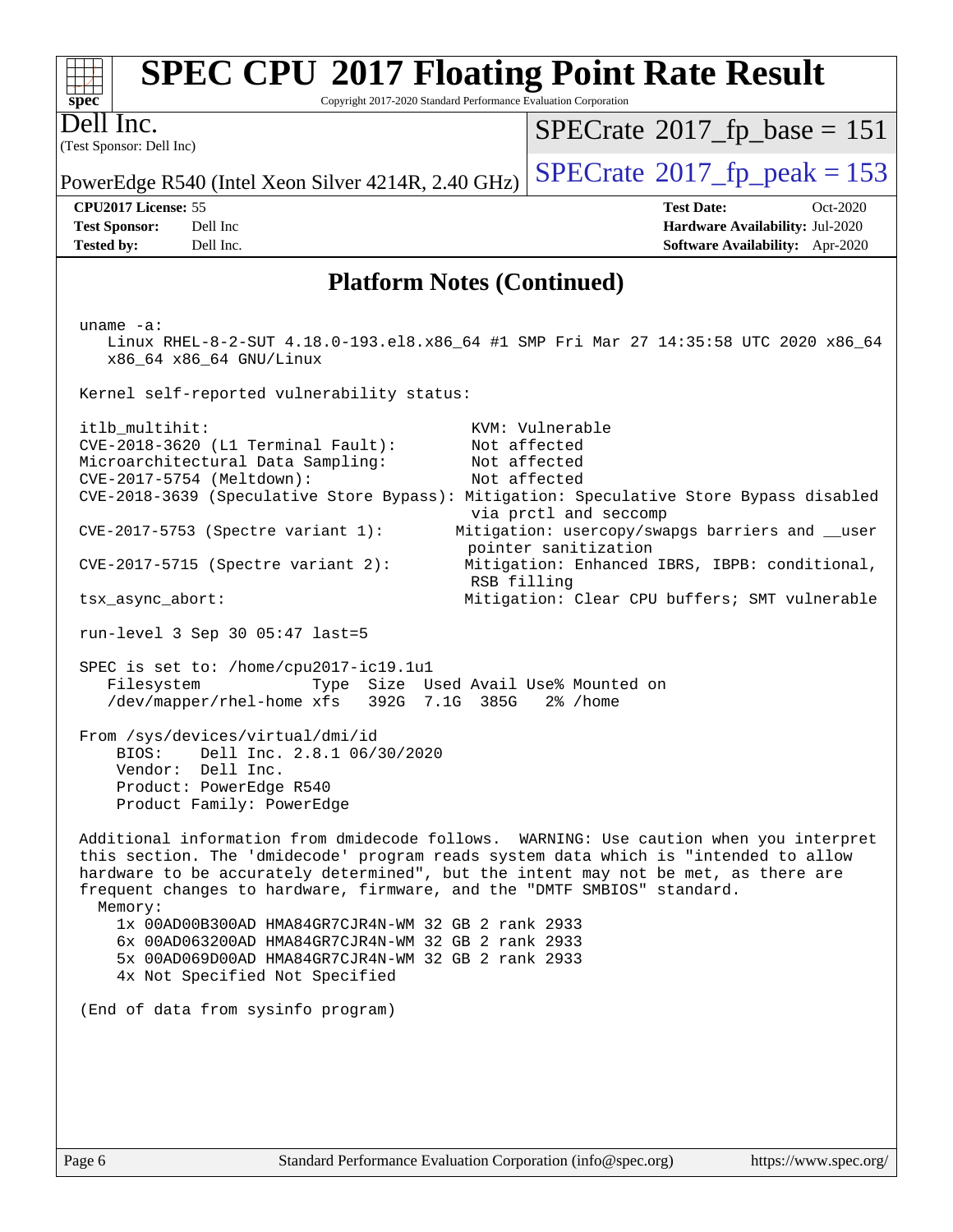| $spec^*$                                                         | <b>SPEC CPU®2017 Floating Point Rate Result</b><br>Copyright 2017-2020 Standard Performance Evaluation Corporation                                                                                                                                                                                                                                                       |                                                                                                     |
|------------------------------------------------------------------|--------------------------------------------------------------------------------------------------------------------------------------------------------------------------------------------------------------------------------------------------------------------------------------------------------------------------------------------------------------------------|-----------------------------------------------------------------------------------------------------|
| Dell Inc.<br>(Test Sponsor: Dell Inc)                            |                                                                                                                                                                                                                                                                                                                                                                          | $SPECrate^{\circ}2017$ fp base = 151                                                                |
|                                                                  | PowerEdge R540 (Intel Xeon Silver 4214R, 2.40 GHz)                                                                                                                                                                                                                                                                                                                       | $SPECTate@2017_fp\_peak = 153$                                                                      |
| CPU2017 License: 55<br><b>Test Sponsor:</b><br><b>Tested by:</b> | Dell Inc<br>Dell Inc.<br><b>Compiler Version Notes</b>                                                                                                                                                                                                                                                                                                                   | <b>Test Date:</b><br>Oct-2020<br>Hardware Availability: Jul-2020<br>Software Availability: Apr-2020 |
|                                                                  |                                                                                                                                                                                                                                                                                                                                                                          |                                                                                                     |
| C                                                                | 519.1bm_r(base, peak) 538.imagick_r(base, peak)<br>544.nab_r(base, peak)                                                                                                                                                                                                                                                                                                 |                                                                                                     |
| NextGen Build 20200304                                           | Intel(R) C Compiler for applications running on Intel(R) 64, Version 2021.1<br>Copyright (C) 1985-2020 Intel Corporation. All rights reserved.                                                                                                                                                                                                                           |                                                                                                     |
| $C++$                                                            | 508.namd_r(base, peak) 510.parest_r(base, peak)                                                                                                                                                                                                                                                                                                                          |                                                                                                     |
| NextGen Build 20200304                                           | Intel(R) C++ Compiler for applications running on Intel(R) 64, Version 2021.1<br>Copyright (C) 1985-2020 Intel Corporation. All rights reserved.                                                                                                                                                                                                                         |                                                                                                     |
| C++, C                                                           | $511.povray_r(base) 526.blender_r(base, peak)$                                                                                                                                                                                                                                                                                                                           |                                                                                                     |
| NextGen Build 20200304<br>NextGen Build 20200304                 | Intel(R) C++ Compiler for applications running on Intel(R) 64, Version 2021.1<br>Copyright (C) 1985-2020 Intel Corporation. All rights reserved.<br>Intel(R) C Compiler for applications running on Intel(R) 64, Version 2021.1<br>Copyright (C) 1985-2020 Intel Corporation. All rights reserved.                                                                       |                                                                                                     |
|                                                                  | $C++$ , $C$   511.povray_r(peak)                                                                                                                                                                                                                                                                                                                                         |                                                                                                     |
| ___________________                                              | Intel(R) $C++$ Intel(R) 64 Compiler for applications running on Intel(R) 64,<br>Version 19.1.1.217 Build 20200306<br>Copyright (C) 1985-2020 Intel Corporation. All rights reserved.<br>Intel(R) C Intel(R) 64 Compiler for applications running on Intel(R) 64,<br>Version 19.1.1.217 Build 20200306<br>Copyright (C) 1985-2020 Intel Corporation. All rights reserved. |                                                                                                     |
|                                                                  |                                                                                                                                                                                                                                                                                                                                                                          |                                                                                                     |
|                                                                  | $C++$ , C $\qquad$   511.povray_r(base) 526.blender_r(base, peak)                                                                                                                                                                                                                                                                                                        |                                                                                                     |
| NextGen Build 20200304<br>NextGen Build 20200304                 | Intel(R) C++ Compiler for applications running on Intel(R) 64, Version 2021.1<br>Copyright (C) 1985-2020 Intel Corporation. All rights reserved.<br>Intel(R) C Compiler for applications running on Intel(R) 64, Version 2021.1                                                                                                                                          |                                                                                                     |
|                                                                  | (Continued on next page)                                                                                                                                                                                                                                                                                                                                                 |                                                                                                     |

|--|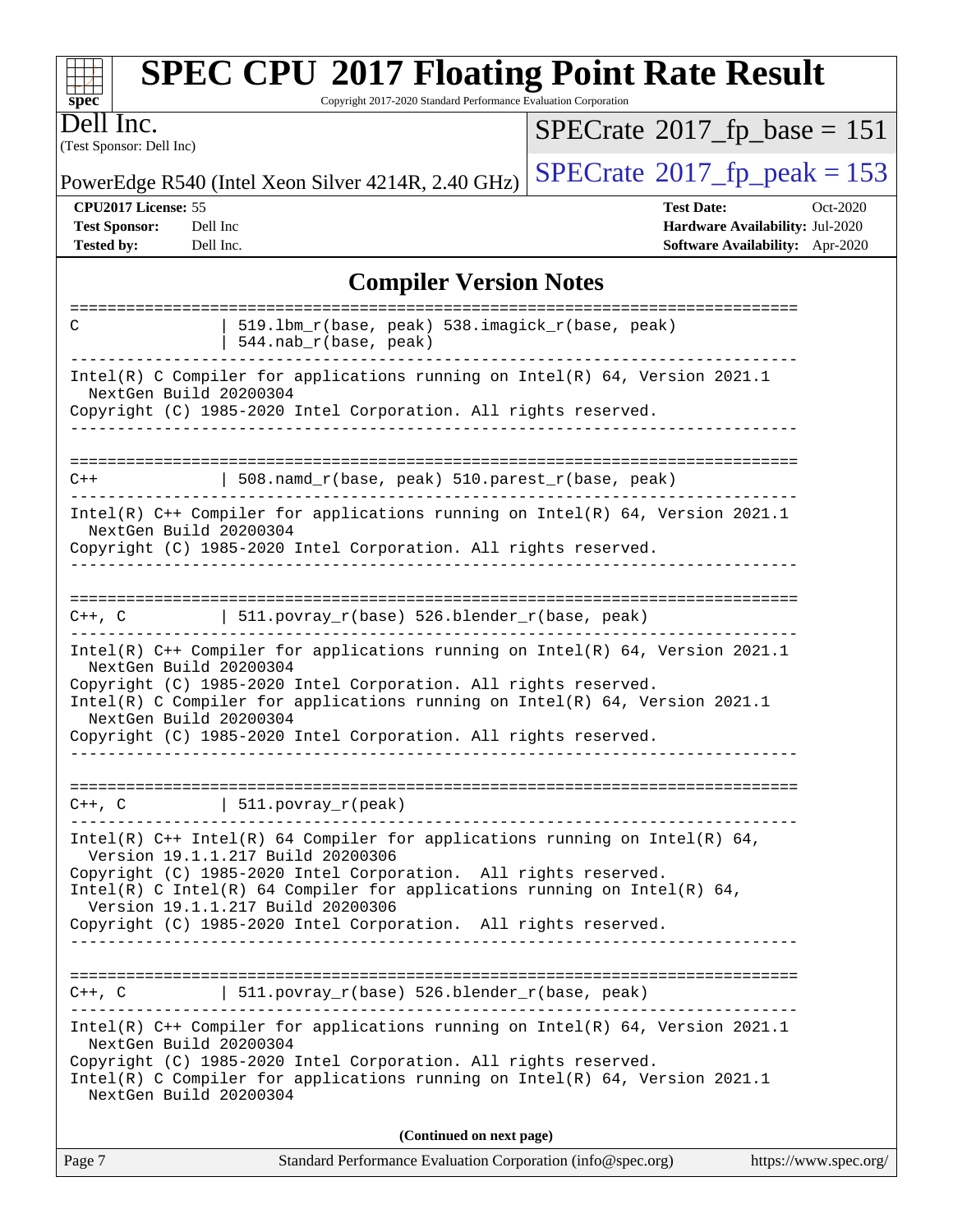| Dell Inc.                                                                                            | Copyright 2017-2020 Standard Performance Evaluation Corporation | $SPECrate^{\circ}2017$ fp base = 151                                             |
|------------------------------------------------------------------------------------------------------|-----------------------------------------------------------------|----------------------------------------------------------------------------------|
| (Test Sponsor: Dell Inc)                                                                             |                                                                 |                                                                                  |
| PowerEdge R540 (Intel Xeon Silver 4214R, 2.40 GHz)                                                   |                                                                 | $SPECTate$ <sup>®</sup> 2017_fp_peak = 153                                       |
| CPU <sub>2017</sub> License: 55                                                                      |                                                                 | <b>Test Date:</b><br>$Oct-2020$                                                  |
| <b>Test Sponsor:</b><br>Dell Inc<br><b>Tested by:</b><br>Dell Inc.                                   |                                                                 | <b>Hardware Availability: Jul-2020</b><br><b>Software Availability:</b> Apr-2020 |
| Copyright (C) 1985-2020 Intel Corporation. All rights reserved.                                      | <b>Compiler Version Notes (Continued)</b>                       |                                                                                  |
|                                                                                                      |                                                                 |                                                                                  |
| $C++$ , $C$                                                                                          | 511. povray $r(\text{peak})$                                    |                                                                                  |
| Version 19.1.1.217 Build 20200306                                                                    |                                                                 | Intel(R) $C++$ Intel(R) 64 Compiler for applications running on Intel(R) 64,     |
| Copyright (C) 1985-2020 Intel Corporation. All rights reserved.<br>Version 19.1.1.217 Build 20200306 |                                                                 | $Intel(R)$ C Intel(R) 64 Compiler for applications running on Intel(R) 64,       |

|         | Copyright (C) 1985-2020 Intel Corporation. All rights reserved.                                                                                                                        |  |
|---------|----------------------------------------------------------------------------------------------------------------------------------------------------------------------------------------|--|
|         |                                                                                                                                                                                        |  |
| Fortran | 503.bwayes $r(base, peak)$ 549.fotonik3d $r(base, peak)$<br>554.roms r(base, peak)                                                                                                     |  |
|         | Intel(R) Fortran Intel(R) 64 Compiler for applications running on Intel(R)<br>64, Version 19.1.1.217 Build 20200306<br>Copyright (C) 1985-2020 Intel Corporation. All rights reserved. |  |

Intel(R) C Compiler for applications running on Intel(R) 64, Version 2021.1

Intel(R) Fortran Intel(R) 64 Compiler for applications running on Intel(R)

|  | Fortran, C   521.wrf_r(base) 527.cam4_r(base, peak) |  |
|--|-----------------------------------------------------|--|
|  |                                                     |  |

Intel(R) Fortran Intel(R) 64 Compiler for applications running on Intel(R) 64, Version 19.1.1.217 Build 20200306 Copyright (C) 1985-2020 Intel Corporation. All rights reserved.

Intel(R) C Compiler for applications running on Intel(R) 64, Version 2021.1 NextGen Build 20200304

Copyright (C) 1985-2020 Intel Corporation. All rights reserved. ------------------------------------------------------------------------------

Copyright (C) 1985-2020 Intel Corporation. All rights reserved.

Copyright (C) 1985-2020 Intel Corporation. All rights reserved.

NextGen Build 20200304

NextGen Build 20200304

64, Version 19.1.1.217 Build 20200306

| Page 8 | Standard Performance Evaluation Corporation (info@spec.org) | https://www.spec.org/ |
|--------|-------------------------------------------------------------|-----------------------|
|        |                                                             |                       |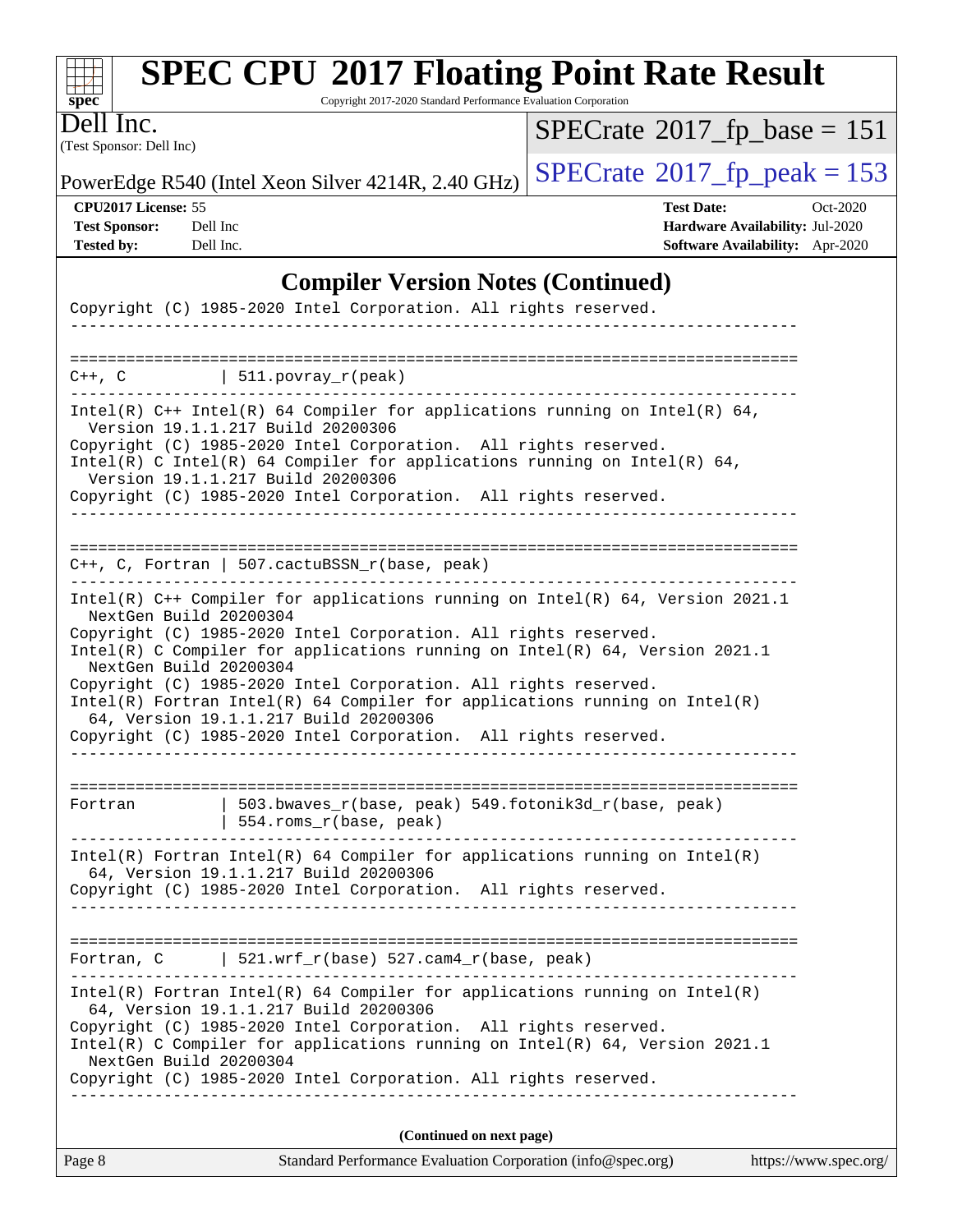| $spec^*$                                           |                                       | <b>SPEC CPU®2017 Floating Point Rate Result</b><br>Copyright 2017-2020 Standard Performance Evaluation Corporation |                                              |  |  |
|----------------------------------------------------|---------------------------------------|--------------------------------------------------------------------------------------------------------------------|----------------------------------------------|--|--|
|                                                    | Dell Inc.<br>(Test Sponsor: Dell Inc) |                                                                                                                    | $SPECrate^{\circledcirc}2017_fp\_base = 151$ |  |  |
| PowerEdge R540 (Intel Xeon Silver 4214R, 2.40 GHz) |                                       |                                                                                                                    | $SPECrate^{\circledcirc}2017$ fp peak = 153  |  |  |
| <b>CPU2017 License: 55</b>                         |                                       |                                                                                                                    | <b>Test Date:</b><br>$Oct-2020$              |  |  |
|                                                    | <b>Test Sponsor:</b>                  | Dell Inc                                                                                                           | <b>Hardware Availability: Jul-2020</b>       |  |  |
| <b>Tested by:</b>                                  |                                       | Dell Inc.                                                                                                          | <b>Software Availability:</b> Apr-2020       |  |  |
|                                                    |                                       |                                                                                                                    |                                              |  |  |

### **[Compiler Version Notes \(Continued\)](http://www.spec.org/auto/cpu2017/Docs/result-fields.html#CompilerVersionNotes)**

| Fortran, C   521.wrf_r(peak)                                                                                                                                                                                                                                                                                                                                               |
|----------------------------------------------------------------------------------------------------------------------------------------------------------------------------------------------------------------------------------------------------------------------------------------------------------------------------------------------------------------------------|
| Intel(R) Fortran Intel(R) 64 Compiler for applications running on Intel(R)<br>64, Version 19.1.1.217 Build 20200306<br>Copyright (C) 1985-2020 Intel Corporation. All rights reserved.<br>Intel(R) C Intel(R) 64 Compiler for applications running on Intel(R) 64,<br>Version 19.1.1.217 Build 20200306<br>Copyright (C) 1985-2020 Intel Corporation. All rights reserved. |
|                                                                                                                                                                                                                                                                                                                                                                            |
| Fortran, $C$   521.wrf $r(base)$ 527.cam4 $r(base$ , peak)                                                                                                                                                                                                                                                                                                                 |
|                                                                                                                                                                                                                                                                                                                                                                            |
| Intel(R) Fortran Intel(R) 64 Compiler for applications running on Intel(R)<br>64, Version 19.1.1.217 Build 20200306<br>Copyright (C) 1985-2020 Intel Corporation. All rights reserved.<br>Intel(R) C Compiler for applications running on Intel(R) 64, Version 2021.1<br>NextGen Build 20200304<br>Copyright (C) 1985-2020 Intel Corporation. All rights reserved.         |
| Fortran, $C$   521.wrf_r(peak)                                                                                                                                                                                                                                                                                                                                             |
| Intel(R) Fortran Intel(R) 64 Compiler for applications running on Intel(R)<br>64, Version 19.1.1.217 Build 20200306<br>Copyright (C) 1985-2020 Intel Corporation. All rights reserved.<br>Intel(R) C Intel(R) 64 Compiler for applications running on Intel(R) 64,<br>Version 19.1.1.217 Build 20200306<br>Copyright (C) 1985-2020 Intel Corporation. All rights reserved. |
| . .                                                                                                                                                                                                                                                                                                                                                                        |

## **[Base Compiler Invocation](http://www.spec.org/auto/cpu2017/Docs/result-fields.html#BaseCompilerInvocation)**

[C benchmarks](http://www.spec.org/auto/cpu2017/Docs/result-fields.html#Cbenchmarks): [icc](http://www.spec.org/cpu2017/results/res2020q4/cpu2017-20201020-24220.flags.html#user_CCbase_intel_icc_66fc1ee009f7361af1fbd72ca7dcefbb700085f36577c54f309893dd4ec40d12360134090235512931783d35fd58c0460139e722d5067c5574d8eaf2b3e37e92)

[C++ benchmarks:](http://www.spec.org/auto/cpu2017/Docs/result-fields.html#CXXbenchmarks) [icpc](http://www.spec.org/cpu2017/results/res2020q4/cpu2017-20201020-24220.flags.html#user_CXXbase_intel_icpc_c510b6838c7f56d33e37e94d029a35b4a7bccf4766a728ee175e80a419847e808290a9b78be685c44ab727ea267ec2f070ec5dc83b407c0218cded6866a35d07)

[Fortran benchmarks](http://www.spec.org/auto/cpu2017/Docs/result-fields.html#Fortranbenchmarks): [ifort](http://www.spec.org/cpu2017/results/res2020q4/cpu2017-20201020-24220.flags.html#user_FCbase_intel_ifort_8111460550e3ca792625aed983ce982f94888b8b503583aa7ba2b8303487b4d8a21a13e7191a45c5fd58ff318f48f9492884d4413fa793fd88dd292cad7027ca)

**(Continued on next page)**

Page 9 Standard Performance Evaluation Corporation [\(info@spec.org\)](mailto:info@spec.org) <https://www.spec.org/>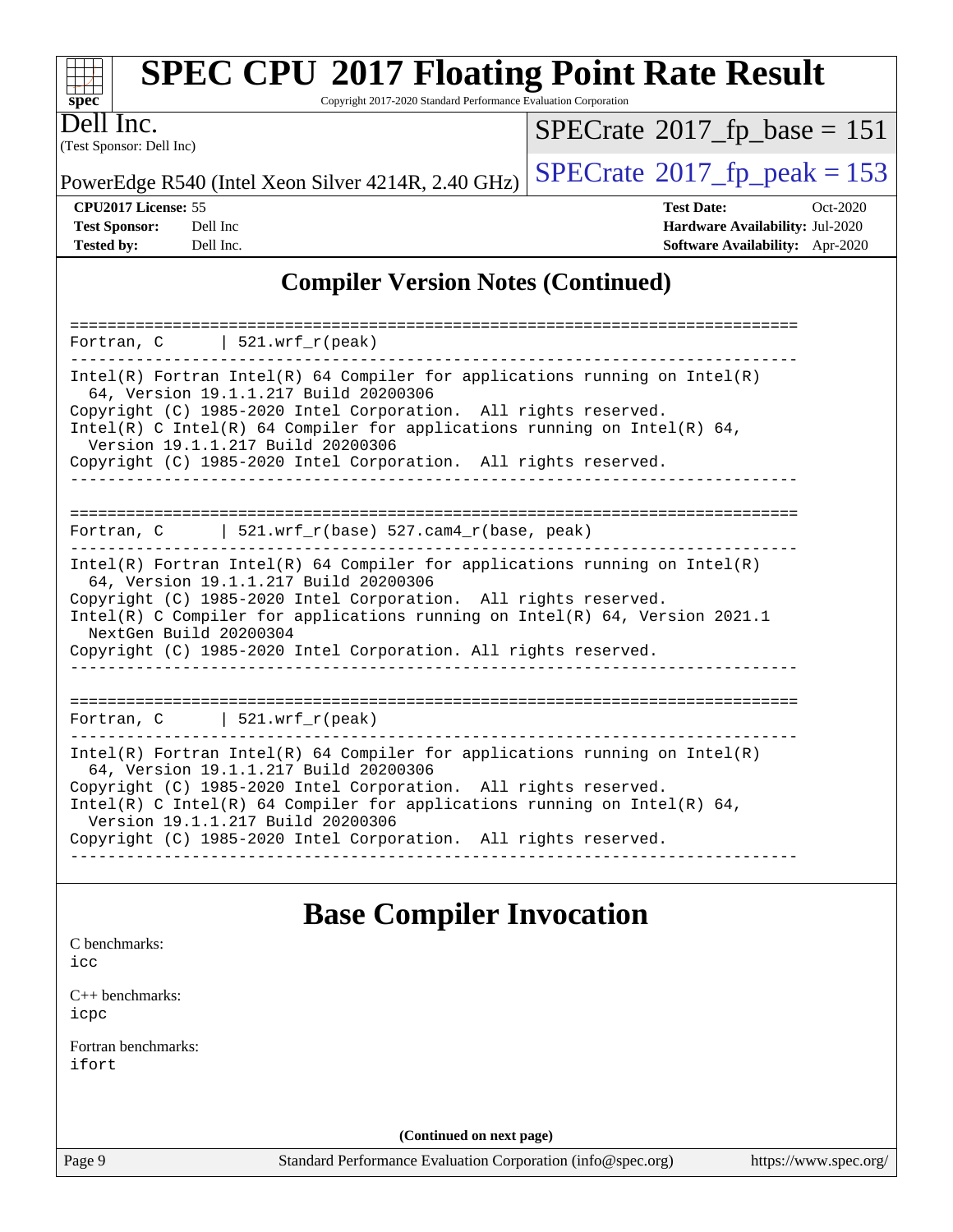

# **[SPEC CPU](http://www.spec.org/auto/cpu2017/Docs/result-fields.html#SPECCPU2017FloatingPointRateResult)[2017 Floating Point Rate Result](http://www.spec.org/auto/cpu2017/Docs/result-fields.html#SPECCPU2017FloatingPointRateResult)**

Copyright 2017-2020 Standard Performance Evaluation Corporation

(Test Sponsor: Dell Inc) Dell Inc.

 $SPECTate$ <sup>®</sup>[2017\\_fp\\_base =](http://www.spec.org/auto/cpu2017/Docs/result-fields.html#SPECrate2017fpbase) 151

PowerEdge R540 (Intel Xeon Silver 4214R, 2.40 GHz)  $\left|$  [SPECrate](http://www.spec.org/auto/cpu2017/Docs/result-fields.html#SPECrate2017fppeak)<sup>®</sup>[2017\\_fp\\_peak = 1](http://www.spec.org/auto/cpu2017/Docs/result-fields.html#SPECrate2017fppeak)53

**[CPU2017 License:](http://www.spec.org/auto/cpu2017/Docs/result-fields.html#CPU2017License)** 55 **[Test Date:](http://www.spec.org/auto/cpu2017/Docs/result-fields.html#TestDate)** Oct-2020 **[Test Sponsor:](http://www.spec.org/auto/cpu2017/Docs/result-fields.html#TestSponsor)** Dell Inc **[Hardware Availability:](http://www.spec.org/auto/cpu2017/Docs/result-fields.html#HardwareAvailability)** Jul-2020 **[Tested by:](http://www.spec.org/auto/cpu2017/Docs/result-fields.html#Testedby)** Dell Inc. **[Software Availability:](http://www.spec.org/auto/cpu2017/Docs/result-fields.html#SoftwareAvailability)** Apr-2020

# **[Base Compiler Invocation \(Continued\)](http://www.spec.org/auto/cpu2017/Docs/result-fields.html#BaseCompilerInvocation)**

[Benchmarks using both Fortran and C](http://www.spec.org/auto/cpu2017/Docs/result-fields.html#BenchmarksusingbothFortranandC): [ifort](http://www.spec.org/cpu2017/results/res2020q4/cpu2017-20201020-24220.flags.html#user_CC_FCbase_intel_ifort_8111460550e3ca792625aed983ce982f94888b8b503583aa7ba2b8303487b4d8a21a13e7191a45c5fd58ff318f48f9492884d4413fa793fd88dd292cad7027ca) [icc](http://www.spec.org/cpu2017/results/res2020q4/cpu2017-20201020-24220.flags.html#user_CC_FCbase_intel_icc_66fc1ee009f7361af1fbd72ca7dcefbb700085f36577c54f309893dd4ec40d12360134090235512931783d35fd58c0460139e722d5067c5574d8eaf2b3e37e92)

[Benchmarks using both C and C++](http://www.spec.org/auto/cpu2017/Docs/result-fields.html#BenchmarksusingbothCandCXX): [icpc](http://www.spec.org/cpu2017/results/res2020q4/cpu2017-20201020-24220.flags.html#user_CC_CXXbase_intel_icpc_c510b6838c7f56d33e37e94d029a35b4a7bccf4766a728ee175e80a419847e808290a9b78be685c44ab727ea267ec2f070ec5dc83b407c0218cded6866a35d07) [icc](http://www.spec.org/cpu2017/results/res2020q4/cpu2017-20201020-24220.flags.html#user_CC_CXXbase_intel_icc_66fc1ee009f7361af1fbd72ca7dcefbb700085f36577c54f309893dd4ec40d12360134090235512931783d35fd58c0460139e722d5067c5574d8eaf2b3e37e92)

[Benchmarks using Fortran, C, and C++:](http://www.spec.org/auto/cpu2017/Docs/result-fields.html#BenchmarksusingFortranCandCXX) [icpc](http://www.spec.org/cpu2017/results/res2020q4/cpu2017-20201020-24220.flags.html#user_CC_CXX_FCbase_intel_icpc_c510b6838c7f56d33e37e94d029a35b4a7bccf4766a728ee175e80a419847e808290a9b78be685c44ab727ea267ec2f070ec5dc83b407c0218cded6866a35d07) [icc](http://www.spec.org/cpu2017/results/res2020q4/cpu2017-20201020-24220.flags.html#user_CC_CXX_FCbase_intel_icc_66fc1ee009f7361af1fbd72ca7dcefbb700085f36577c54f309893dd4ec40d12360134090235512931783d35fd58c0460139e722d5067c5574d8eaf2b3e37e92) [ifort](http://www.spec.org/cpu2017/results/res2020q4/cpu2017-20201020-24220.flags.html#user_CC_CXX_FCbase_intel_ifort_8111460550e3ca792625aed983ce982f94888b8b503583aa7ba2b8303487b4d8a21a13e7191a45c5fd58ff318f48f9492884d4413fa793fd88dd292cad7027ca)

|  |  | <b>Base Portability Flags</b> |  |  |
|--|--|-------------------------------|--|--|
|--|--|-------------------------------|--|--|

 503.bwaves\_r: [-DSPEC\\_LP64](http://www.spec.org/cpu2017/results/res2020q4/cpu2017-20201020-24220.flags.html#suite_basePORTABILITY503_bwaves_r_DSPEC_LP64) 507.cactuBSSN\_r: [-DSPEC\\_LP64](http://www.spec.org/cpu2017/results/res2020q4/cpu2017-20201020-24220.flags.html#suite_basePORTABILITY507_cactuBSSN_r_DSPEC_LP64) 508.namd\_r: [-DSPEC\\_LP64](http://www.spec.org/cpu2017/results/res2020q4/cpu2017-20201020-24220.flags.html#suite_basePORTABILITY508_namd_r_DSPEC_LP64) 510.parest\_r: [-DSPEC\\_LP64](http://www.spec.org/cpu2017/results/res2020q4/cpu2017-20201020-24220.flags.html#suite_basePORTABILITY510_parest_r_DSPEC_LP64) 511.povray\_r: [-DSPEC\\_LP64](http://www.spec.org/cpu2017/results/res2020q4/cpu2017-20201020-24220.flags.html#suite_basePORTABILITY511_povray_r_DSPEC_LP64) 519.lbm\_r: [-DSPEC\\_LP64](http://www.spec.org/cpu2017/results/res2020q4/cpu2017-20201020-24220.flags.html#suite_basePORTABILITY519_lbm_r_DSPEC_LP64) 521.wrf\_r: [-DSPEC\\_LP64](http://www.spec.org/cpu2017/results/res2020q4/cpu2017-20201020-24220.flags.html#suite_basePORTABILITY521_wrf_r_DSPEC_LP64) [-DSPEC\\_CASE\\_FLAG](http://www.spec.org/cpu2017/results/res2020q4/cpu2017-20201020-24220.flags.html#b521.wrf_r_baseCPORTABILITY_DSPEC_CASE_FLAG) [-convert big\\_endian](http://www.spec.org/cpu2017/results/res2020q4/cpu2017-20201020-24220.flags.html#user_baseFPORTABILITY521_wrf_r_convert_big_endian_c3194028bc08c63ac5d04de18c48ce6d347e4e562e8892b8bdbdc0214820426deb8554edfa529a3fb25a586e65a3d812c835984020483e7e73212c4d31a38223) 526.blender\_r: [-DSPEC\\_LP64](http://www.spec.org/cpu2017/results/res2020q4/cpu2017-20201020-24220.flags.html#suite_basePORTABILITY526_blender_r_DSPEC_LP64) [-DSPEC\\_LINUX](http://www.spec.org/cpu2017/results/res2020q4/cpu2017-20201020-24220.flags.html#b526.blender_r_baseCPORTABILITY_DSPEC_LINUX) [-funsigned-char](http://www.spec.org/cpu2017/results/res2020q4/cpu2017-20201020-24220.flags.html#user_baseCPORTABILITY526_blender_r_force_uchar_40c60f00ab013830e2dd6774aeded3ff59883ba5a1fc5fc14077f794d777847726e2a5858cbc7672e36e1b067e7e5c1d9a74f7176df07886a243d7cc18edfe67) 527.cam4\_r: [-DSPEC\\_LP64](http://www.spec.org/cpu2017/results/res2020q4/cpu2017-20201020-24220.flags.html#suite_basePORTABILITY527_cam4_r_DSPEC_LP64) [-DSPEC\\_CASE\\_FLAG](http://www.spec.org/cpu2017/results/res2020q4/cpu2017-20201020-24220.flags.html#b527.cam4_r_baseCPORTABILITY_DSPEC_CASE_FLAG) 538.imagick\_r: [-DSPEC\\_LP64](http://www.spec.org/cpu2017/results/res2020q4/cpu2017-20201020-24220.flags.html#suite_basePORTABILITY538_imagick_r_DSPEC_LP64) 544.nab\_r: [-DSPEC\\_LP64](http://www.spec.org/cpu2017/results/res2020q4/cpu2017-20201020-24220.flags.html#suite_basePORTABILITY544_nab_r_DSPEC_LP64) 549.fotonik3d\_r: [-DSPEC\\_LP64](http://www.spec.org/cpu2017/results/res2020q4/cpu2017-20201020-24220.flags.html#suite_basePORTABILITY549_fotonik3d_r_DSPEC_LP64) 554.roms\_r: [-DSPEC\\_LP64](http://www.spec.org/cpu2017/results/res2020q4/cpu2017-20201020-24220.flags.html#suite_basePORTABILITY554_roms_r_DSPEC_LP64)

# **[Base Optimization Flags](http://www.spec.org/auto/cpu2017/Docs/result-fields.html#BaseOptimizationFlags)**

#### [C benchmarks](http://www.spec.org/auto/cpu2017/Docs/result-fields.html#Cbenchmarks):

```
-m64 -qnextgen -std=c11
-Wl,-plugin-opt=-x86-branches-within-32B-boundaries -Wl,-z,muldefs
-fuse-ld=gold -xCORE-AVX512 -Ofast -ffast-math -flto -mfpmath=sse
-funroll-loops -qopt-mem-layout-trans=4
-L/usr/local/jemalloc64-5.0.1/lib -ljemalloc
```
[C++ benchmarks:](http://www.spec.org/auto/cpu2017/Docs/result-fields.html#CXXbenchmarks)

[-m64](http://www.spec.org/cpu2017/results/res2020q4/cpu2017-20201020-24220.flags.html#user_CXXbase_m64-icc) [-qnextgen](http://www.spec.org/cpu2017/results/res2020q4/cpu2017-20201020-24220.flags.html#user_CXXbase_f-qnextgen) [-Wl,-plugin-opt=-x86-branches-within-32B-boundaries](http://www.spec.org/cpu2017/results/res2020q4/cpu2017-20201020-24220.flags.html#user_CXXbase_f-x86-branches-within-32B-boundaries_0098b4e4317ae60947b7b728078a624952a08ac37a3c797dfb4ffeb399e0c61a9dd0f2f44ce917e9361fb9076ccb15e7824594512dd315205382d84209e912f3) [-Wl,-z,muldefs](http://www.spec.org/cpu2017/results/res2020q4/cpu2017-20201020-24220.flags.html#user_CXXbase_link_force_multiple1_b4cbdb97b34bdee9ceefcfe54f4c8ea74255f0b02a4b23e853cdb0e18eb4525ac79b5a88067c842dd0ee6996c24547a27a4b99331201badda8798ef8a743f577) [-fuse-ld=gold](http://www.spec.org/cpu2017/results/res2020q4/cpu2017-20201020-24220.flags.html#user_CXXbase_f-fuse-ld_920b3586e2b8c6e0748b9c84fa9b744736ba725a32cab14ad8f3d4ad28eecb2f59d1144823d2e17006539a88734fe1fc08fc3035f7676166309105a78aaabc32) [-xCORE-AVX512](http://www.spec.org/cpu2017/results/res2020q4/cpu2017-20201020-24220.flags.html#user_CXXbase_f-xCORE-AVX512) [-Ofast](http://www.spec.org/cpu2017/results/res2020q4/cpu2017-20201020-24220.flags.html#user_CXXbase_f-Ofast) [-ffast-math](http://www.spec.org/cpu2017/results/res2020q4/cpu2017-20201020-24220.flags.html#user_CXXbase_f-ffast-math) [-flto](http://www.spec.org/cpu2017/results/res2020q4/cpu2017-20201020-24220.flags.html#user_CXXbase_f-flto) [-mfpmath=sse](http://www.spec.org/cpu2017/results/res2020q4/cpu2017-20201020-24220.flags.html#user_CXXbase_f-mfpmath_70eb8fac26bde974f8ab713bc9086c5621c0b8d2f6c86f38af0bd7062540daf19db5f3a066d8c6684be05d84c9b6322eb3b5be6619d967835195b93d6c02afa1) [-funroll-loops](http://www.spec.org/cpu2017/results/res2020q4/cpu2017-20201020-24220.flags.html#user_CXXbase_f-funroll-loops) [-qopt-mem-layout-trans=4](http://www.spec.org/cpu2017/results/res2020q4/cpu2017-20201020-24220.flags.html#user_CXXbase_f-qopt-mem-layout-trans_fa39e755916c150a61361b7846f310bcdf6f04e385ef281cadf3647acec3f0ae266d1a1d22d972a7087a248fd4e6ca390a3634700869573d231a252c784941a8) [-L/usr/local/jemalloc64-5.0.1/lib](http://www.spec.org/cpu2017/results/res2020q4/cpu2017-20201020-24220.flags.html#user_CXXbase_jemalloc_link_path64_1_cc289568b1a6c0fd3b62c91b824c27fcb5af5e8098e6ad028160d21144ef1b8aef3170d2acf0bee98a8da324cfe4f67d0a3d0c4cc4673d993d694dc2a0df248b) [-ljemalloc](http://www.spec.org/cpu2017/results/res2020q4/cpu2017-20201020-24220.flags.html#user_CXXbase_jemalloc_link_lib_d1249b907c500fa1c0672f44f562e3d0f79738ae9e3c4a9c376d49f265a04b9c99b167ecedbf6711b3085be911c67ff61f150a17b3472be731631ba4d0471706)

#### [Fortran benchmarks](http://www.spec.org/auto/cpu2017/Docs/result-fields.html#Fortranbenchmarks):

[-m64](http://www.spec.org/cpu2017/results/res2020q4/cpu2017-20201020-24220.flags.html#user_FCbase_m64-icc) [-Wl,-plugin-opt=-x86-branches-within-32B-boundaries](http://www.spec.org/cpu2017/results/res2020q4/cpu2017-20201020-24220.flags.html#user_FCbase_f-x86-branches-within-32B-boundaries_0098b4e4317ae60947b7b728078a624952a08ac37a3c797dfb4ffeb399e0c61a9dd0f2f44ce917e9361fb9076ccb15e7824594512dd315205382d84209e912f3) [-Wl,-z,muldefs](http://www.spec.org/cpu2017/results/res2020q4/cpu2017-20201020-24220.flags.html#user_FCbase_link_force_multiple1_b4cbdb97b34bdee9ceefcfe54f4c8ea74255f0b02a4b23e853cdb0e18eb4525ac79b5a88067c842dd0ee6996c24547a27a4b99331201badda8798ef8a743f577)

| Page 10 |
|---------|
|         |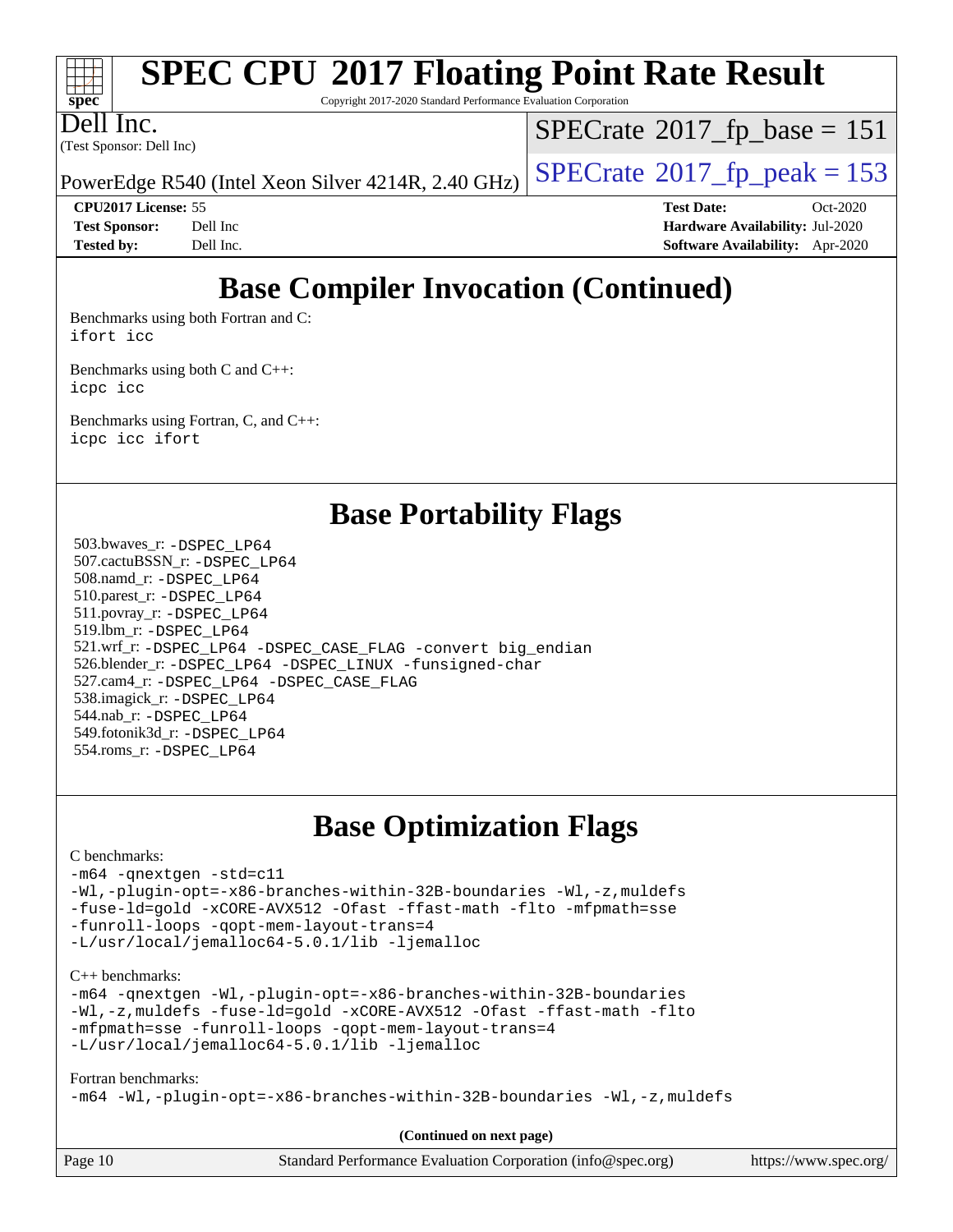

# **[SPEC CPU](http://www.spec.org/auto/cpu2017/Docs/result-fields.html#SPECCPU2017FloatingPointRateResult)[2017 Floating Point Rate Result](http://www.spec.org/auto/cpu2017/Docs/result-fields.html#SPECCPU2017FloatingPointRateResult)**

Copyright 2017-2020 Standard Performance Evaluation Corporation

Dell Inc.

(Test Sponsor: Dell Inc)

 $SPECTate$ <sup>®</sup>[2017\\_fp\\_base =](http://www.spec.org/auto/cpu2017/Docs/result-fields.html#SPECrate2017fpbase) 151

PowerEdge R540 (Intel Xeon Silver 4214R, 2.40 GHz)  $\left|$  [SPECrate](http://www.spec.org/auto/cpu2017/Docs/result-fields.html#SPECrate2017fppeak)®[2017\\_fp\\_peak = 1](http://www.spec.org/auto/cpu2017/Docs/result-fields.html#SPECrate2017fppeak)53

**[CPU2017 License:](http://www.spec.org/auto/cpu2017/Docs/result-fields.html#CPU2017License)** 55 **[Test Date:](http://www.spec.org/auto/cpu2017/Docs/result-fields.html#TestDate)** Oct-2020 **[Test Sponsor:](http://www.spec.org/auto/cpu2017/Docs/result-fields.html#TestSponsor)** Dell Inc **[Hardware Availability:](http://www.spec.org/auto/cpu2017/Docs/result-fields.html#HardwareAvailability)** Jul-2020 **[Tested by:](http://www.spec.org/auto/cpu2017/Docs/result-fields.html#Testedby)** Dell Inc. **[Software Availability:](http://www.spec.org/auto/cpu2017/Docs/result-fields.html#SoftwareAvailability)** Apr-2020

# **[Base Optimization Flags \(Continued\)](http://www.spec.org/auto/cpu2017/Docs/result-fields.html#BaseOptimizationFlags)**

[Fortran benchmarks](http://www.spec.org/auto/cpu2017/Docs/result-fields.html#Fortranbenchmarks) (continued):

[-fuse-ld=gold](http://www.spec.org/cpu2017/results/res2020q4/cpu2017-20201020-24220.flags.html#user_FCbase_f-fuse-ld_920b3586e2b8c6e0748b9c84fa9b744736ba725a32cab14ad8f3d4ad28eecb2f59d1144823d2e17006539a88734fe1fc08fc3035f7676166309105a78aaabc32) [-xCORE-AVX512](http://www.spec.org/cpu2017/results/res2020q4/cpu2017-20201020-24220.flags.html#user_FCbase_f-xCORE-AVX512) [-O3](http://www.spec.org/cpu2017/results/res2020q4/cpu2017-20201020-24220.flags.html#user_FCbase_f-O3) [-ipo](http://www.spec.org/cpu2017/results/res2020q4/cpu2017-20201020-24220.flags.html#user_FCbase_f-ipo) [-no-prec-div](http://www.spec.org/cpu2017/results/res2020q4/cpu2017-20201020-24220.flags.html#user_FCbase_f-no-prec-div) [-qopt-prefetch](http://www.spec.org/cpu2017/results/res2020q4/cpu2017-20201020-24220.flags.html#user_FCbase_f-qopt-prefetch) [-ffinite-math-only](http://www.spec.org/cpu2017/results/res2020q4/cpu2017-20201020-24220.flags.html#user_FCbase_f_finite_math_only_cb91587bd2077682c4b38af759c288ed7c732db004271a9512da14a4f8007909a5f1427ecbf1a0fb78ff2a814402c6114ac565ca162485bbcae155b5e4258871) [-qopt-multiple-gather-scatter-by-shuffles](http://www.spec.org/cpu2017/results/res2020q4/cpu2017-20201020-24220.flags.html#user_FCbase_f-qopt-multiple-gather-scatter-by-shuffles) [-qopt-mem-layout-trans=4](http://www.spec.org/cpu2017/results/res2020q4/cpu2017-20201020-24220.flags.html#user_FCbase_f-qopt-mem-layout-trans_fa39e755916c150a61361b7846f310bcdf6f04e385ef281cadf3647acec3f0ae266d1a1d22d972a7087a248fd4e6ca390a3634700869573d231a252c784941a8) [-nostandard-realloc-lhs](http://www.spec.org/cpu2017/results/res2020q4/cpu2017-20201020-24220.flags.html#user_FCbase_f_2003_std_realloc_82b4557e90729c0f113870c07e44d33d6f5a304b4f63d4c15d2d0f1fab99f5daaed73bdb9275d9ae411527f28b936061aa8b9c8f2d63842963b95c9dd6426b8a) [-align array32byte](http://www.spec.org/cpu2017/results/res2020q4/cpu2017-20201020-24220.flags.html#user_FCbase_align_array32byte_b982fe038af199962ba9a80c053b8342c548c85b40b8e86eb3cc33dee0d7986a4af373ac2d51c3f7cf710a18d62fdce2948f201cd044323541f22fc0fffc51b6) [-auto](http://www.spec.org/cpu2017/results/res2020q4/cpu2017-20201020-24220.flags.html#user_FCbase_f-auto) [-mbranches-within-32B-boundaries](http://www.spec.org/cpu2017/results/res2020q4/cpu2017-20201020-24220.flags.html#user_FCbase_f-mbranches-within-32B-boundaries) [-L/usr/local/jemalloc64-5.0.1/lib](http://www.spec.org/cpu2017/results/res2020q4/cpu2017-20201020-24220.flags.html#user_FCbase_jemalloc_link_path64_1_cc289568b1a6c0fd3b62c91b824c27fcb5af5e8098e6ad028160d21144ef1b8aef3170d2acf0bee98a8da324cfe4f67d0a3d0c4cc4673d993d694dc2a0df248b) [-ljemalloc](http://www.spec.org/cpu2017/results/res2020q4/cpu2017-20201020-24220.flags.html#user_FCbase_jemalloc_link_lib_d1249b907c500fa1c0672f44f562e3d0f79738ae9e3c4a9c376d49f265a04b9c99b167ecedbf6711b3085be911c67ff61f150a17b3472be731631ba4d0471706) [Benchmarks using both Fortran and C](http://www.spec.org/auto/cpu2017/Docs/result-fields.html#BenchmarksusingbothFortranandC): [-m64](http://www.spec.org/cpu2017/results/res2020q4/cpu2017-20201020-24220.flags.html#user_CC_FCbase_m64-icc) [-qnextgen](http://www.spec.org/cpu2017/results/res2020q4/cpu2017-20201020-24220.flags.html#user_CC_FCbase_f-qnextgen) [-std=c11](http://www.spec.org/cpu2017/results/res2020q4/cpu2017-20201020-24220.flags.html#user_CC_FCbase_std-icc-std_0e1c27790398a4642dfca32ffe6c27b5796f9c2d2676156f2e42c9c44eaad0c049b1cdb667a270c34d979996257aeb8fc440bfb01818dbc9357bd9d174cb8524) [-Wl,-plugin-opt=-x86-branches-within-32B-boundaries](http://www.spec.org/cpu2017/results/res2020q4/cpu2017-20201020-24220.flags.html#user_CC_FCbase_f-x86-branches-within-32B-boundaries_0098b4e4317ae60947b7b728078a624952a08ac37a3c797dfb4ffeb399e0c61a9dd0f2f44ce917e9361fb9076ccb15e7824594512dd315205382d84209e912f3) [-Wl,-z,muldefs](http://www.spec.org/cpu2017/results/res2020q4/cpu2017-20201020-24220.flags.html#user_CC_FCbase_link_force_multiple1_b4cbdb97b34bdee9ceefcfe54f4c8ea74255f0b02a4b23e853cdb0e18eb4525ac79b5a88067c842dd0ee6996c24547a27a4b99331201badda8798ef8a743f577) [-fuse-ld=gold](http://www.spec.org/cpu2017/results/res2020q4/cpu2017-20201020-24220.flags.html#user_CC_FCbase_f-fuse-ld_920b3586e2b8c6e0748b9c84fa9b744736ba725a32cab14ad8f3d4ad28eecb2f59d1144823d2e17006539a88734fe1fc08fc3035f7676166309105a78aaabc32) [-xCORE-AVX512](http://www.spec.org/cpu2017/results/res2020q4/cpu2017-20201020-24220.flags.html#user_CC_FCbase_f-xCORE-AVX512) [-Ofast](http://www.spec.org/cpu2017/results/res2020q4/cpu2017-20201020-24220.flags.html#user_CC_FCbase_f-Ofast) [-ffast-math](http://www.spec.org/cpu2017/results/res2020q4/cpu2017-20201020-24220.flags.html#user_CC_FCbase_f-ffast-math) [-flto](http://www.spec.org/cpu2017/results/res2020q4/cpu2017-20201020-24220.flags.html#user_CC_FCbase_f-flto) [-mfpmath=sse](http://www.spec.org/cpu2017/results/res2020q4/cpu2017-20201020-24220.flags.html#user_CC_FCbase_f-mfpmath_70eb8fac26bde974f8ab713bc9086c5621c0b8d2f6c86f38af0bd7062540daf19db5f3a066d8c6684be05d84c9b6322eb3b5be6619d967835195b93d6c02afa1) [-funroll-loops](http://www.spec.org/cpu2017/results/res2020q4/cpu2017-20201020-24220.flags.html#user_CC_FCbase_f-funroll-loops) [-qopt-mem-layout-trans=4](http://www.spec.org/cpu2017/results/res2020q4/cpu2017-20201020-24220.flags.html#user_CC_FCbase_f-qopt-mem-layout-trans_fa39e755916c150a61361b7846f310bcdf6f04e385ef281cadf3647acec3f0ae266d1a1d22d972a7087a248fd4e6ca390a3634700869573d231a252c784941a8) [-O3](http://www.spec.org/cpu2017/results/res2020q4/cpu2017-20201020-24220.flags.html#user_CC_FCbase_f-O3) [-ipo](http://www.spec.org/cpu2017/results/res2020q4/cpu2017-20201020-24220.flags.html#user_CC_FCbase_f-ipo) [-no-prec-div](http://www.spec.org/cpu2017/results/res2020q4/cpu2017-20201020-24220.flags.html#user_CC_FCbase_f-no-prec-div) [-qopt-prefetch](http://www.spec.org/cpu2017/results/res2020q4/cpu2017-20201020-24220.flags.html#user_CC_FCbase_f-qopt-prefetch) [-ffinite-math-only](http://www.spec.org/cpu2017/results/res2020q4/cpu2017-20201020-24220.flags.html#user_CC_FCbase_f_finite_math_only_cb91587bd2077682c4b38af759c288ed7c732db004271a9512da14a4f8007909a5f1427ecbf1a0fb78ff2a814402c6114ac565ca162485bbcae155b5e4258871) [-qopt-multiple-gather-scatter-by-shuffles](http://www.spec.org/cpu2017/results/res2020q4/cpu2017-20201020-24220.flags.html#user_CC_FCbase_f-qopt-multiple-gather-scatter-by-shuffles) [-nostandard-realloc-lhs](http://www.spec.org/cpu2017/results/res2020q4/cpu2017-20201020-24220.flags.html#user_CC_FCbase_f_2003_std_realloc_82b4557e90729c0f113870c07e44d33d6f5a304b4f63d4c15d2d0f1fab99f5daaed73bdb9275d9ae411527f28b936061aa8b9c8f2d63842963b95c9dd6426b8a) [-align array32byte](http://www.spec.org/cpu2017/results/res2020q4/cpu2017-20201020-24220.flags.html#user_CC_FCbase_align_array32byte_b982fe038af199962ba9a80c053b8342c548c85b40b8e86eb3cc33dee0d7986a4af373ac2d51c3f7cf710a18d62fdce2948f201cd044323541f22fc0fffc51b6) [-auto](http://www.spec.org/cpu2017/results/res2020q4/cpu2017-20201020-24220.flags.html#user_CC_FCbase_f-auto) [-mbranches-within-32B-boundaries](http://www.spec.org/cpu2017/results/res2020q4/cpu2017-20201020-24220.flags.html#user_CC_FCbase_f-mbranches-within-32B-boundaries) [-L/usr/local/jemalloc64-5.0.1/lib](http://www.spec.org/cpu2017/results/res2020q4/cpu2017-20201020-24220.flags.html#user_CC_FCbase_jemalloc_link_path64_1_cc289568b1a6c0fd3b62c91b824c27fcb5af5e8098e6ad028160d21144ef1b8aef3170d2acf0bee98a8da324cfe4f67d0a3d0c4cc4673d993d694dc2a0df248b) [-ljemalloc](http://www.spec.org/cpu2017/results/res2020q4/cpu2017-20201020-24220.flags.html#user_CC_FCbase_jemalloc_link_lib_d1249b907c500fa1c0672f44f562e3d0f79738ae9e3c4a9c376d49f265a04b9c99b167ecedbf6711b3085be911c67ff61f150a17b3472be731631ba4d0471706) [Benchmarks using both C and C++](http://www.spec.org/auto/cpu2017/Docs/result-fields.html#BenchmarksusingbothCandCXX): [-m64](http://www.spec.org/cpu2017/results/res2020q4/cpu2017-20201020-24220.flags.html#user_CC_CXXbase_m64-icc) [-qnextgen](http://www.spec.org/cpu2017/results/res2020q4/cpu2017-20201020-24220.flags.html#user_CC_CXXbase_f-qnextgen) [-std=c11](http://www.spec.org/cpu2017/results/res2020q4/cpu2017-20201020-24220.flags.html#user_CC_CXXbase_std-icc-std_0e1c27790398a4642dfca32ffe6c27b5796f9c2d2676156f2e42c9c44eaad0c049b1cdb667a270c34d979996257aeb8fc440bfb01818dbc9357bd9d174cb8524) [-Wl,-plugin-opt=-x86-branches-within-32B-boundaries](http://www.spec.org/cpu2017/results/res2020q4/cpu2017-20201020-24220.flags.html#user_CC_CXXbase_f-x86-branches-within-32B-boundaries_0098b4e4317ae60947b7b728078a624952a08ac37a3c797dfb4ffeb399e0c61a9dd0f2f44ce917e9361fb9076ccb15e7824594512dd315205382d84209e912f3) [-Wl,-z,muldefs](http://www.spec.org/cpu2017/results/res2020q4/cpu2017-20201020-24220.flags.html#user_CC_CXXbase_link_force_multiple1_b4cbdb97b34bdee9ceefcfe54f4c8ea74255f0b02a4b23e853cdb0e18eb4525ac79b5a88067c842dd0ee6996c24547a27a4b99331201badda8798ef8a743f577) [-fuse-ld=gold](http://www.spec.org/cpu2017/results/res2020q4/cpu2017-20201020-24220.flags.html#user_CC_CXXbase_f-fuse-ld_920b3586e2b8c6e0748b9c84fa9b744736ba725a32cab14ad8f3d4ad28eecb2f59d1144823d2e17006539a88734fe1fc08fc3035f7676166309105a78aaabc32) [-xCORE-AVX512](http://www.spec.org/cpu2017/results/res2020q4/cpu2017-20201020-24220.flags.html#user_CC_CXXbase_f-xCORE-AVX512) [-Ofast](http://www.spec.org/cpu2017/results/res2020q4/cpu2017-20201020-24220.flags.html#user_CC_CXXbase_f-Ofast) [-ffast-math](http://www.spec.org/cpu2017/results/res2020q4/cpu2017-20201020-24220.flags.html#user_CC_CXXbase_f-ffast-math) [-flto](http://www.spec.org/cpu2017/results/res2020q4/cpu2017-20201020-24220.flags.html#user_CC_CXXbase_f-flto) [-mfpmath=sse](http://www.spec.org/cpu2017/results/res2020q4/cpu2017-20201020-24220.flags.html#user_CC_CXXbase_f-mfpmath_70eb8fac26bde974f8ab713bc9086c5621c0b8d2f6c86f38af0bd7062540daf19db5f3a066d8c6684be05d84c9b6322eb3b5be6619d967835195b93d6c02afa1) [-funroll-loops](http://www.spec.org/cpu2017/results/res2020q4/cpu2017-20201020-24220.flags.html#user_CC_CXXbase_f-funroll-loops) [-qopt-mem-layout-trans=4](http://www.spec.org/cpu2017/results/res2020q4/cpu2017-20201020-24220.flags.html#user_CC_CXXbase_f-qopt-mem-layout-trans_fa39e755916c150a61361b7846f310bcdf6f04e385ef281cadf3647acec3f0ae266d1a1d22d972a7087a248fd4e6ca390a3634700869573d231a252c784941a8) [-L/usr/local/jemalloc64-5.0.1/lib](http://www.spec.org/cpu2017/results/res2020q4/cpu2017-20201020-24220.flags.html#user_CC_CXXbase_jemalloc_link_path64_1_cc289568b1a6c0fd3b62c91b824c27fcb5af5e8098e6ad028160d21144ef1b8aef3170d2acf0bee98a8da324cfe4f67d0a3d0c4cc4673d993d694dc2a0df248b) [-ljemalloc](http://www.spec.org/cpu2017/results/res2020q4/cpu2017-20201020-24220.flags.html#user_CC_CXXbase_jemalloc_link_lib_d1249b907c500fa1c0672f44f562e3d0f79738ae9e3c4a9c376d49f265a04b9c99b167ecedbf6711b3085be911c67ff61f150a17b3472be731631ba4d0471706) [Benchmarks using Fortran, C, and C++:](http://www.spec.org/auto/cpu2017/Docs/result-fields.html#BenchmarksusingFortranCandCXX) [-m64](http://www.spec.org/cpu2017/results/res2020q4/cpu2017-20201020-24220.flags.html#user_CC_CXX_FCbase_m64-icc) [-qnextgen](http://www.spec.org/cpu2017/results/res2020q4/cpu2017-20201020-24220.flags.html#user_CC_CXX_FCbase_f-qnextgen) [-std=c11](http://www.spec.org/cpu2017/results/res2020q4/cpu2017-20201020-24220.flags.html#user_CC_CXX_FCbase_std-icc-std_0e1c27790398a4642dfca32ffe6c27b5796f9c2d2676156f2e42c9c44eaad0c049b1cdb667a270c34d979996257aeb8fc440bfb01818dbc9357bd9d174cb8524) [-Wl,-plugin-opt=-x86-branches-within-32B-boundaries](http://www.spec.org/cpu2017/results/res2020q4/cpu2017-20201020-24220.flags.html#user_CC_CXX_FCbase_f-x86-branches-within-32B-boundaries_0098b4e4317ae60947b7b728078a624952a08ac37a3c797dfb4ffeb399e0c61a9dd0f2f44ce917e9361fb9076ccb15e7824594512dd315205382d84209e912f3) [-Wl,-z,muldefs](http://www.spec.org/cpu2017/results/res2020q4/cpu2017-20201020-24220.flags.html#user_CC_CXX_FCbase_link_force_multiple1_b4cbdb97b34bdee9ceefcfe54f4c8ea74255f0b02a4b23e853cdb0e18eb4525ac79b5a88067c842dd0ee6996c24547a27a4b99331201badda8798ef8a743f577) [-fuse-ld=gold](http://www.spec.org/cpu2017/results/res2020q4/cpu2017-20201020-24220.flags.html#user_CC_CXX_FCbase_f-fuse-ld_920b3586e2b8c6e0748b9c84fa9b744736ba725a32cab14ad8f3d4ad28eecb2f59d1144823d2e17006539a88734fe1fc08fc3035f7676166309105a78aaabc32) [-xCORE-AVX512](http://www.spec.org/cpu2017/results/res2020q4/cpu2017-20201020-24220.flags.html#user_CC_CXX_FCbase_f-xCORE-AVX512) [-Ofast](http://www.spec.org/cpu2017/results/res2020q4/cpu2017-20201020-24220.flags.html#user_CC_CXX_FCbase_f-Ofast) [-ffast-math](http://www.spec.org/cpu2017/results/res2020q4/cpu2017-20201020-24220.flags.html#user_CC_CXX_FCbase_f-ffast-math) [-flto](http://www.spec.org/cpu2017/results/res2020q4/cpu2017-20201020-24220.flags.html#user_CC_CXX_FCbase_f-flto) [-mfpmath=sse](http://www.spec.org/cpu2017/results/res2020q4/cpu2017-20201020-24220.flags.html#user_CC_CXX_FCbase_f-mfpmath_70eb8fac26bde974f8ab713bc9086c5621c0b8d2f6c86f38af0bd7062540daf19db5f3a066d8c6684be05d84c9b6322eb3b5be6619d967835195b93d6c02afa1) [-funroll-loops](http://www.spec.org/cpu2017/results/res2020q4/cpu2017-20201020-24220.flags.html#user_CC_CXX_FCbase_f-funroll-loops) [-qopt-mem-layout-trans=4](http://www.spec.org/cpu2017/results/res2020q4/cpu2017-20201020-24220.flags.html#user_CC_CXX_FCbase_f-qopt-mem-layout-trans_fa39e755916c150a61361b7846f310bcdf6f04e385ef281cadf3647acec3f0ae266d1a1d22d972a7087a248fd4e6ca390a3634700869573d231a252c784941a8) [-O3](http://www.spec.org/cpu2017/results/res2020q4/cpu2017-20201020-24220.flags.html#user_CC_CXX_FCbase_f-O3) [-ipo](http://www.spec.org/cpu2017/results/res2020q4/cpu2017-20201020-24220.flags.html#user_CC_CXX_FCbase_f-ipo) [-no-prec-div](http://www.spec.org/cpu2017/results/res2020q4/cpu2017-20201020-24220.flags.html#user_CC_CXX_FCbase_f-no-prec-div) [-qopt-prefetch](http://www.spec.org/cpu2017/results/res2020q4/cpu2017-20201020-24220.flags.html#user_CC_CXX_FCbase_f-qopt-prefetch) [-ffinite-math-only](http://www.spec.org/cpu2017/results/res2020q4/cpu2017-20201020-24220.flags.html#user_CC_CXX_FCbase_f_finite_math_only_cb91587bd2077682c4b38af759c288ed7c732db004271a9512da14a4f8007909a5f1427ecbf1a0fb78ff2a814402c6114ac565ca162485bbcae155b5e4258871)

|  |                                                           | -gopt-multiple-gather-scatter-by-shuffles -nostandard-realloc-lhs |
|--|-----------------------------------------------------------|-------------------------------------------------------------------|
|  | -align array32byte -auto -mbranches-within-32B-boundaries |                                                                   |
|  | -L/usr/local/jemalloc64-5.0.1/lib -ljemalloc              |                                                                   |

# **[Peak Compiler Invocation](http://www.spec.org/auto/cpu2017/Docs/result-fields.html#PeakCompilerInvocation)**

[C benchmarks](http://www.spec.org/auto/cpu2017/Docs/result-fields.html#Cbenchmarks): [icc](http://www.spec.org/cpu2017/results/res2020q4/cpu2017-20201020-24220.flags.html#user_CCpeak_intel_icc_66fc1ee009f7361af1fbd72ca7dcefbb700085f36577c54f309893dd4ec40d12360134090235512931783d35fd58c0460139e722d5067c5574d8eaf2b3e37e92)

[C++ benchmarks:](http://www.spec.org/auto/cpu2017/Docs/result-fields.html#CXXbenchmarks) [icpc](http://www.spec.org/cpu2017/results/res2020q4/cpu2017-20201020-24220.flags.html#user_CXXpeak_intel_icpc_c510b6838c7f56d33e37e94d029a35b4a7bccf4766a728ee175e80a419847e808290a9b78be685c44ab727ea267ec2f070ec5dc83b407c0218cded6866a35d07)

[Fortran benchmarks](http://www.spec.org/auto/cpu2017/Docs/result-fields.html#Fortranbenchmarks): [ifort](http://www.spec.org/cpu2017/results/res2020q4/cpu2017-20201020-24220.flags.html#user_FCpeak_intel_ifort_8111460550e3ca792625aed983ce982f94888b8b503583aa7ba2b8303487b4d8a21a13e7191a45c5fd58ff318f48f9492884d4413fa793fd88dd292cad7027ca)

**(Continued on next page)**

Page 11 Standard Performance Evaluation Corporation [\(info@spec.org\)](mailto:info@spec.org) <https://www.spec.org/>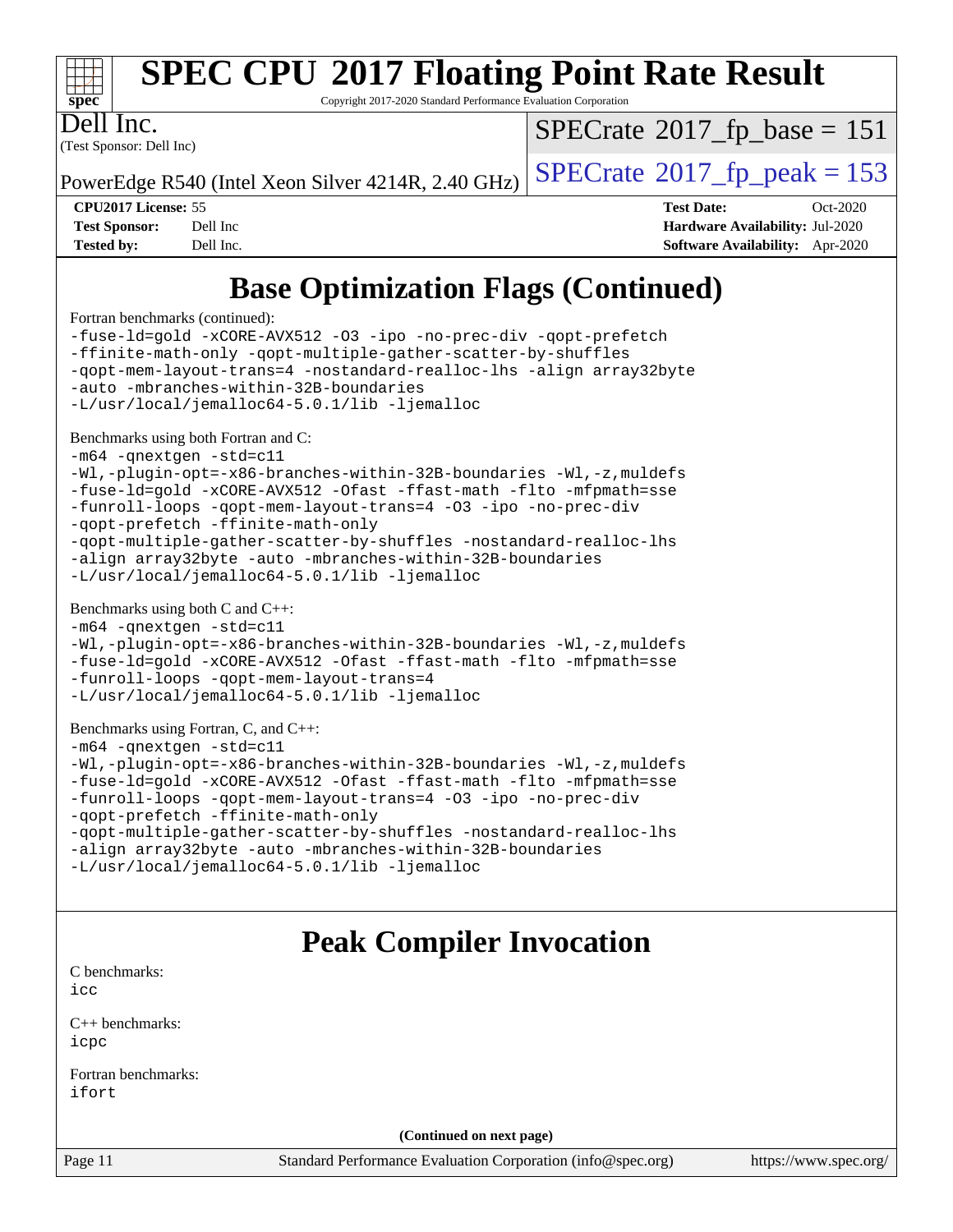| $\frac{1}{\sqrt{1-\frac{1}{2}}\sqrt{1-\frac{1}{2}}\sqrt{1-\frac{1}{2}}\sqrt{1-\frac{1}{2}}\sqrt{1-\frac{1}{2}}\sqrt{1-\frac{1}{2}}\sqrt{1-\frac{1}{2}}\sqrt{1-\frac{1}{2}}\sqrt{1-\frac{1}{2}}\sqrt{1-\frac{1}{2}}\sqrt{1-\frac{1}{2}}\sqrt{1-\frac{1}{2}}\sqrt{1-\frac{1}{2}}\sqrt{1-\frac{1}{2}}\sqrt{1-\frac{1}{2}}\sqrt{1-\frac{1}{2}}\sqrt{1-\frac{1}{2}}\sqrt{1-\frac{1}{2}}\sqrt{1-\frac{1}{2}}\sqrt{1-\frac$ | <b>SPEC CPU®2017 Floating Point Rate Result</b><br>Copyright 2017-2020 Standard Performance Evaluation Corporation |                                      |
|----------------------------------------------------------------------------------------------------------------------------------------------------------------------------------------------------------------------------------------------------------------------------------------------------------------------------------------------------------------------------------------------------------------------|--------------------------------------------------------------------------------------------------------------------|--------------------------------------|
| Dell Inc.                                                                                                                                                                                                                                                                                                                                                                                                            | (Test Sponsor: Dell Inc)                                                                                           | $SPECrate^{\circ}2017$ fp base = 151 |
|                                                                                                                                                                                                                                                                                                                                                                                                                      |                                                                                                                    |                                      |

# PowerEdge R540 (Intel Xeon Silver 4214R, 2.40 GHz)  $\left|$  [SPECrate](http://www.spec.org/auto/cpu2017/Docs/result-fields.html#SPECrate2017fppeak)<sup>®</sup>[2017\\_fp\\_peak = 1](http://www.spec.org/auto/cpu2017/Docs/result-fields.html#SPECrate2017fppeak)53

**[CPU2017 License:](http://www.spec.org/auto/cpu2017/Docs/result-fields.html#CPU2017License)** 55 **[Test Date:](http://www.spec.org/auto/cpu2017/Docs/result-fields.html#TestDate)** Oct-2020 **[Test Sponsor:](http://www.spec.org/auto/cpu2017/Docs/result-fields.html#TestSponsor)** Dell Inc **[Hardware Availability:](http://www.spec.org/auto/cpu2017/Docs/result-fields.html#HardwareAvailability)** Jul-2020 **[Tested by:](http://www.spec.org/auto/cpu2017/Docs/result-fields.html#Testedby)** Dell Inc. **[Software Availability:](http://www.spec.org/auto/cpu2017/Docs/result-fields.html#SoftwareAvailability)** Apr-2020

# **[Peak Compiler Invocation \(Continued\)](http://www.spec.org/auto/cpu2017/Docs/result-fields.html#PeakCompilerInvocation)**

[Benchmarks using both Fortran and C](http://www.spec.org/auto/cpu2017/Docs/result-fields.html#BenchmarksusingbothFortranandC): [ifort](http://www.spec.org/cpu2017/results/res2020q4/cpu2017-20201020-24220.flags.html#user_CC_FCpeak_intel_ifort_8111460550e3ca792625aed983ce982f94888b8b503583aa7ba2b8303487b4d8a21a13e7191a45c5fd58ff318f48f9492884d4413fa793fd88dd292cad7027ca) [icc](http://www.spec.org/cpu2017/results/res2020q4/cpu2017-20201020-24220.flags.html#user_CC_FCpeak_intel_icc_66fc1ee009f7361af1fbd72ca7dcefbb700085f36577c54f309893dd4ec40d12360134090235512931783d35fd58c0460139e722d5067c5574d8eaf2b3e37e92)

[Benchmarks using both C and C++](http://www.spec.org/auto/cpu2017/Docs/result-fields.html#BenchmarksusingbothCandCXX): [icpc](http://www.spec.org/cpu2017/results/res2020q4/cpu2017-20201020-24220.flags.html#user_CC_CXXpeak_intel_icpc_c510b6838c7f56d33e37e94d029a35b4a7bccf4766a728ee175e80a419847e808290a9b78be685c44ab727ea267ec2f070ec5dc83b407c0218cded6866a35d07) [icc](http://www.spec.org/cpu2017/results/res2020q4/cpu2017-20201020-24220.flags.html#user_CC_CXXpeak_intel_icc_66fc1ee009f7361af1fbd72ca7dcefbb700085f36577c54f309893dd4ec40d12360134090235512931783d35fd58c0460139e722d5067c5574d8eaf2b3e37e92)

[Benchmarks using Fortran, C, and C++:](http://www.spec.org/auto/cpu2017/Docs/result-fields.html#BenchmarksusingFortranCandCXX) [icpc](http://www.spec.org/cpu2017/results/res2020q4/cpu2017-20201020-24220.flags.html#user_CC_CXX_FCpeak_intel_icpc_c510b6838c7f56d33e37e94d029a35b4a7bccf4766a728ee175e80a419847e808290a9b78be685c44ab727ea267ec2f070ec5dc83b407c0218cded6866a35d07) [icc](http://www.spec.org/cpu2017/results/res2020q4/cpu2017-20201020-24220.flags.html#user_CC_CXX_FCpeak_intel_icc_66fc1ee009f7361af1fbd72ca7dcefbb700085f36577c54f309893dd4ec40d12360134090235512931783d35fd58c0460139e722d5067c5574d8eaf2b3e37e92) [ifort](http://www.spec.org/cpu2017/results/res2020q4/cpu2017-20201020-24220.flags.html#user_CC_CXX_FCpeak_intel_ifort_8111460550e3ca792625aed983ce982f94888b8b503583aa7ba2b8303487b4d8a21a13e7191a45c5fd58ff318f48f9492884d4413fa793fd88dd292cad7027ca)

## **[Peak Portability Flags](http://www.spec.org/auto/cpu2017/Docs/result-fields.html#PeakPortabilityFlags)**

Same as Base Portability Flags

# **[Peak Optimization Flags](http://www.spec.org/auto/cpu2017/Docs/result-fields.html#PeakOptimizationFlags)**

[C benchmarks](http://www.spec.org/auto/cpu2017/Docs/result-fields.html#Cbenchmarks):

519.lbm\_r: basepeak = yes

538.imagick\_r: basepeak = yes

 $544$ .nab\_r: basepeak = yes

[C++ benchmarks:](http://www.spec.org/auto/cpu2017/Docs/result-fields.html#CXXbenchmarks)

508.namd\_r: basepeak = yes

 510.parest\_r: [-m64](http://www.spec.org/cpu2017/results/res2020q4/cpu2017-20201020-24220.flags.html#user_peakCXXLD510_parest_r_m64-icc) [-qnextgen](http://www.spec.org/cpu2017/results/res2020q4/cpu2017-20201020-24220.flags.html#user_peakCXXLD510_parest_r_f-qnextgen) [-Wl,-plugin-opt=-x86-branches-within-32B-boundaries](http://www.spec.org/cpu2017/results/res2020q4/cpu2017-20201020-24220.flags.html#user_peakLDFLAGS510_parest_r_f-x86-branches-within-32B-boundaries_0098b4e4317ae60947b7b728078a624952a08ac37a3c797dfb4ffeb399e0c61a9dd0f2f44ce917e9361fb9076ccb15e7824594512dd315205382d84209e912f3) [-Wl,-z,muldefs](http://www.spec.org/cpu2017/results/res2020q4/cpu2017-20201020-24220.flags.html#user_peakEXTRA_LDFLAGS510_parest_r_link_force_multiple1_b4cbdb97b34bdee9ceefcfe54f4c8ea74255f0b02a4b23e853cdb0e18eb4525ac79b5a88067c842dd0ee6996c24547a27a4b99331201badda8798ef8a743f577) [-fuse-ld=gold](http://www.spec.org/cpu2017/results/res2020q4/cpu2017-20201020-24220.flags.html#user_peakEXTRA_LDFLAGS510_parest_r_f-fuse-ld_920b3586e2b8c6e0748b9c84fa9b744736ba725a32cab14ad8f3d4ad28eecb2f59d1144823d2e17006539a88734fe1fc08fc3035f7676166309105a78aaabc32) [-xCORE-AVX512](http://www.spec.org/cpu2017/results/res2020q4/cpu2017-20201020-24220.flags.html#user_peakCXXOPTIMIZE510_parest_r_f-xCORE-AVX512) [-Ofast](http://www.spec.org/cpu2017/results/res2020q4/cpu2017-20201020-24220.flags.html#user_peakCXXOPTIMIZE510_parest_r_f-Ofast) [-ffast-math](http://www.spec.org/cpu2017/results/res2020q4/cpu2017-20201020-24220.flags.html#user_peakCXXOPTIMIZE510_parest_r_f-ffast-math) [-flto](http://www.spec.org/cpu2017/results/res2020q4/cpu2017-20201020-24220.flags.html#user_peakCXXOPTIMIZE510_parest_r_f-flto) [-mfpmath=sse](http://www.spec.org/cpu2017/results/res2020q4/cpu2017-20201020-24220.flags.html#user_peakCXXOPTIMIZE510_parest_r_f-mfpmath_70eb8fac26bde974f8ab713bc9086c5621c0b8d2f6c86f38af0bd7062540daf19db5f3a066d8c6684be05d84c9b6322eb3b5be6619d967835195b93d6c02afa1) [-funroll-loops](http://www.spec.org/cpu2017/results/res2020q4/cpu2017-20201020-24220.flags.html#user_peakCXXOPTIMIZE510_parest_r_f-funroll-loops) [-qopt-mem-layout-trans=4](http://www.spec.org/cpu2017/results/res2020q4/cpu2017-20201020-24220.flags.html#user_peakCXXOPTIMIZE510_parest_r_f-qopt-mem-layout-trans_fa39e755916c150a61361b7846f310bcdf6f04e385ef281cadf3647acec3f0ae266d1a1d22d972a7087a248fd4e6ca390a3634700869573d231a252c784941a8) [-L/usr/local/jemalloc64-5.0.1/lib](http://www.spec.org/cpu2017/results/res2020q4/cpu2017-20201020-24220.flags.html#user_peakEXTRA_LIBS510_parest_r_jemalloc_link_path64_1_cc289568b1a6c0fd3b62c91b824c27fcb5af5e8098e6ad028160d21144ef1b8aef3170d2acf0bee98a8da324cfe4f67d0a3d0c4cc4673d993d694dc2a0df248b) [-ljemalloc](http://www.spec.org/cpu2017/results/res2020q4/cpu2017-20201020-24220.flags.html#user_peakEXTRA_LIBS510_parest_r_jemalloc_link_lib_d1249b907c500fa1c0672f44f562e3d0f79738ae9e3c4a9c376d49f265a04b9c99b167ecedbf6711b3085be911c67ff61f150a17b3472be731631ba4d0471706)

[Fortran benchmarks](http://www.spec.org/auto/cpu2017/Docs/result-fields.html#Fortranbenchmarks):

```
 503.bwaves_r: -m64 -Wl,-plugin-opt=-x86-branches-within-32B-boundaries
-Wl,-z,muldefs -fuse-ld=gold -xCORE-AVX512 -O3 -ipo
-no-prec-div -qopt-prefetch -ffinite-math-only
-qopt-multiple-gather-scatter-by-shuffles
```

| Page 12<br>Standard Performance Evaluation Corporation (info@spec.org)<br>https://www.spec.org/ |
|-------------------------------------------------------------------------------------------------|
|-------------------------------------------------------------------------------------------------|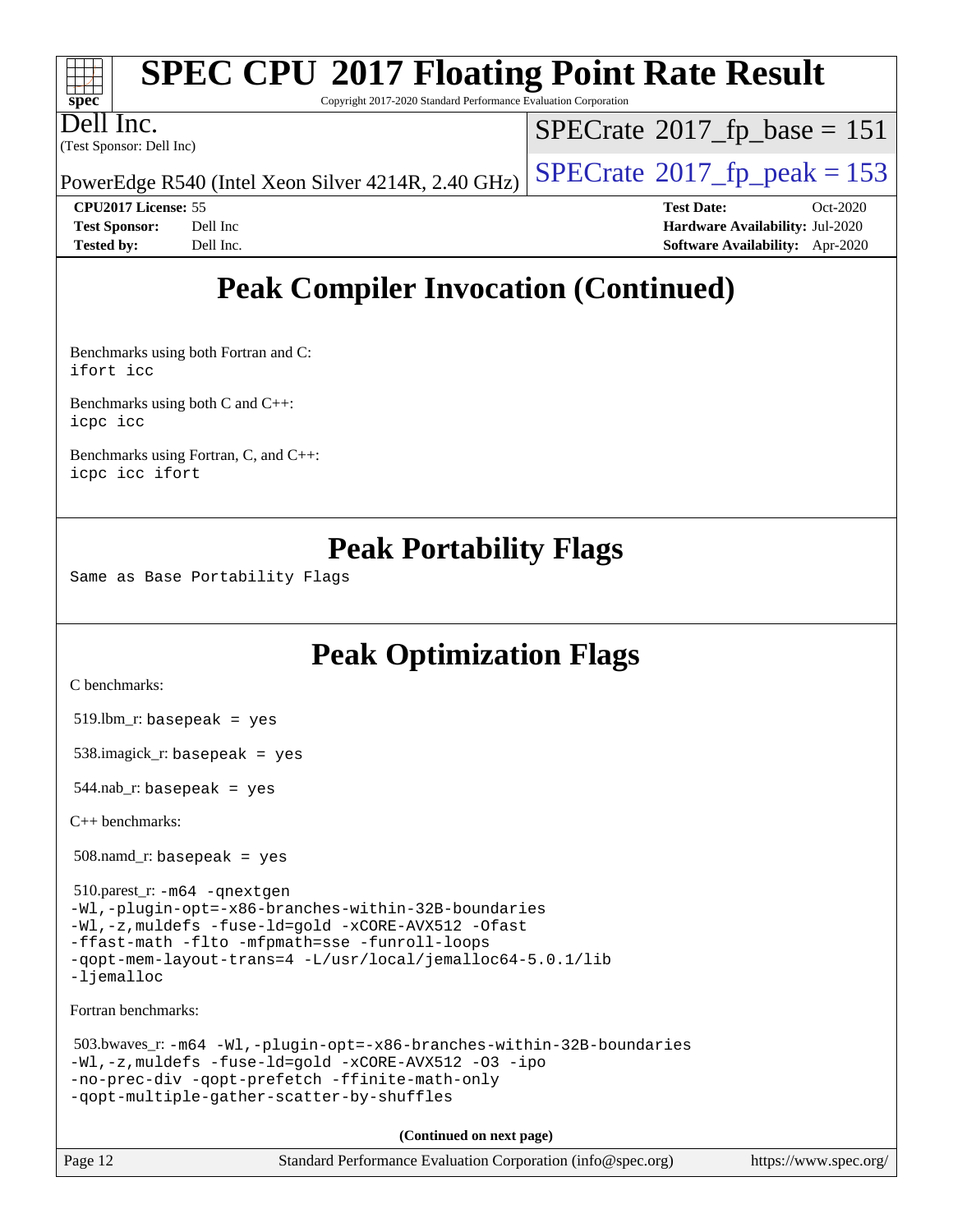

[The flags files that were used to format this result can be browsed at](tmsearch) [http://www.spec.org/cpu2017/flags/Intel-ic19.1u1-official-linux64\\_revA.html](http://www.spec.org/cpu2017/flags/Intel-ic19.1u1-official-linux64_revA.html) <http://www.spec.org/cpu2017/flags/Dell-Platform-Flags-PowerEdge-revE12.html>

[You can also download the XML flags sources by saving the following links:](tmsearch) [http://www.spec.org/cpu2017/flags/Intel-ic19.1u1-official-linux64\\_revA.xml](http://www.spec.org/cpu2017/flags/Intel-ic19.1u1-official-linux64_revA.xml) <http://www.spec.org/cpu2017/flags/Dell-Platform-Flags-PowerEdge-revE12.xml>